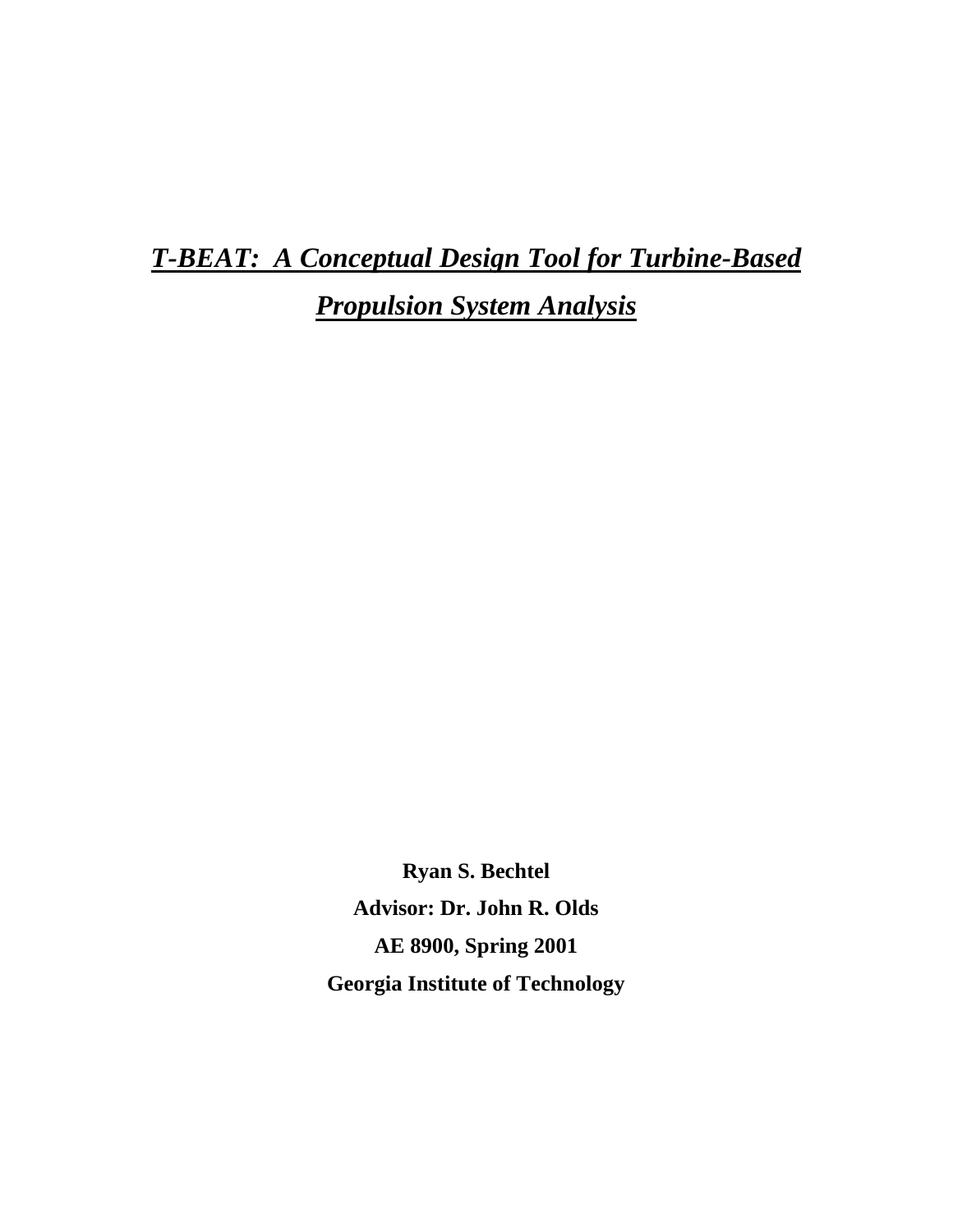# **Table of Contents**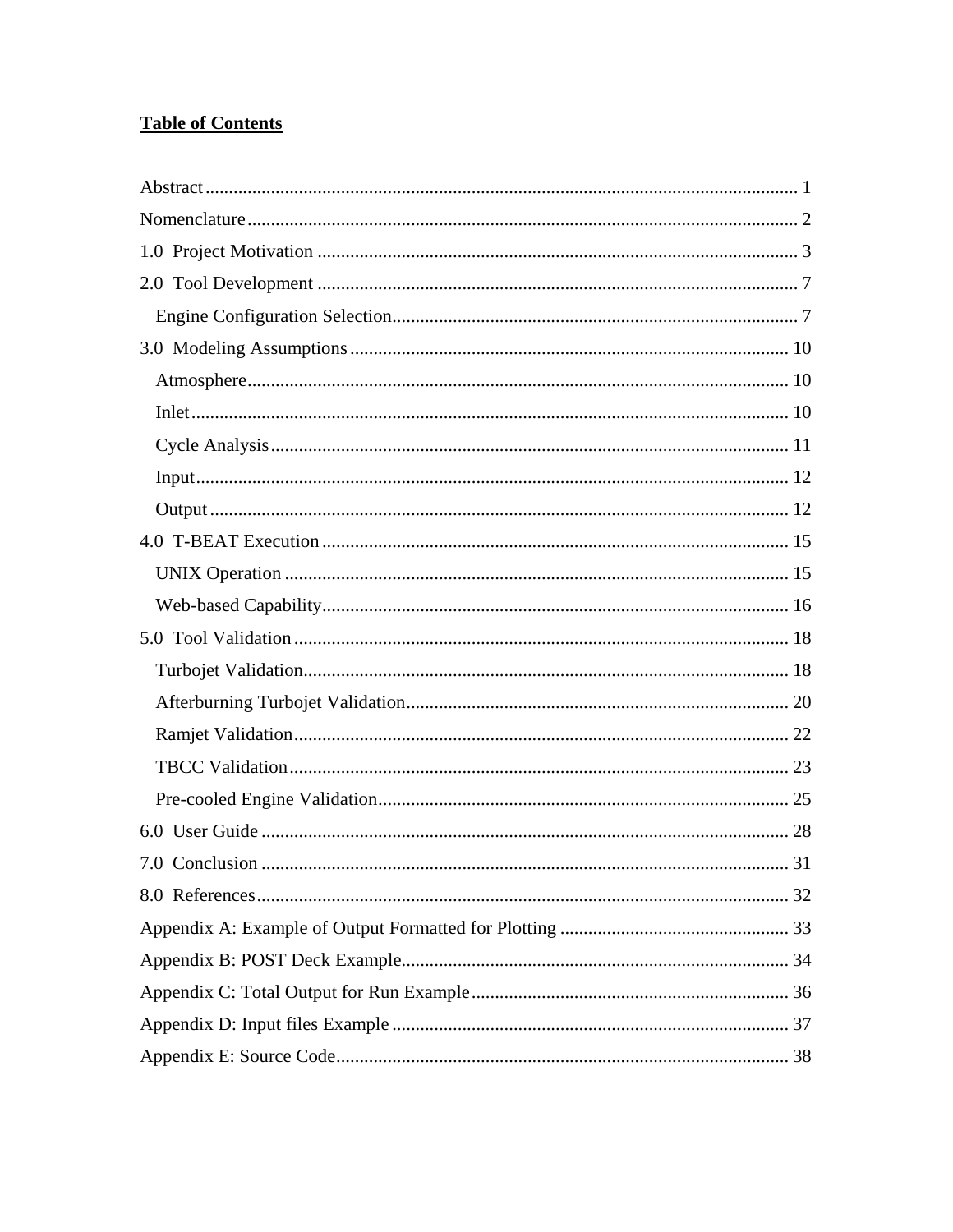# **List of Figures**

### **List of Tables**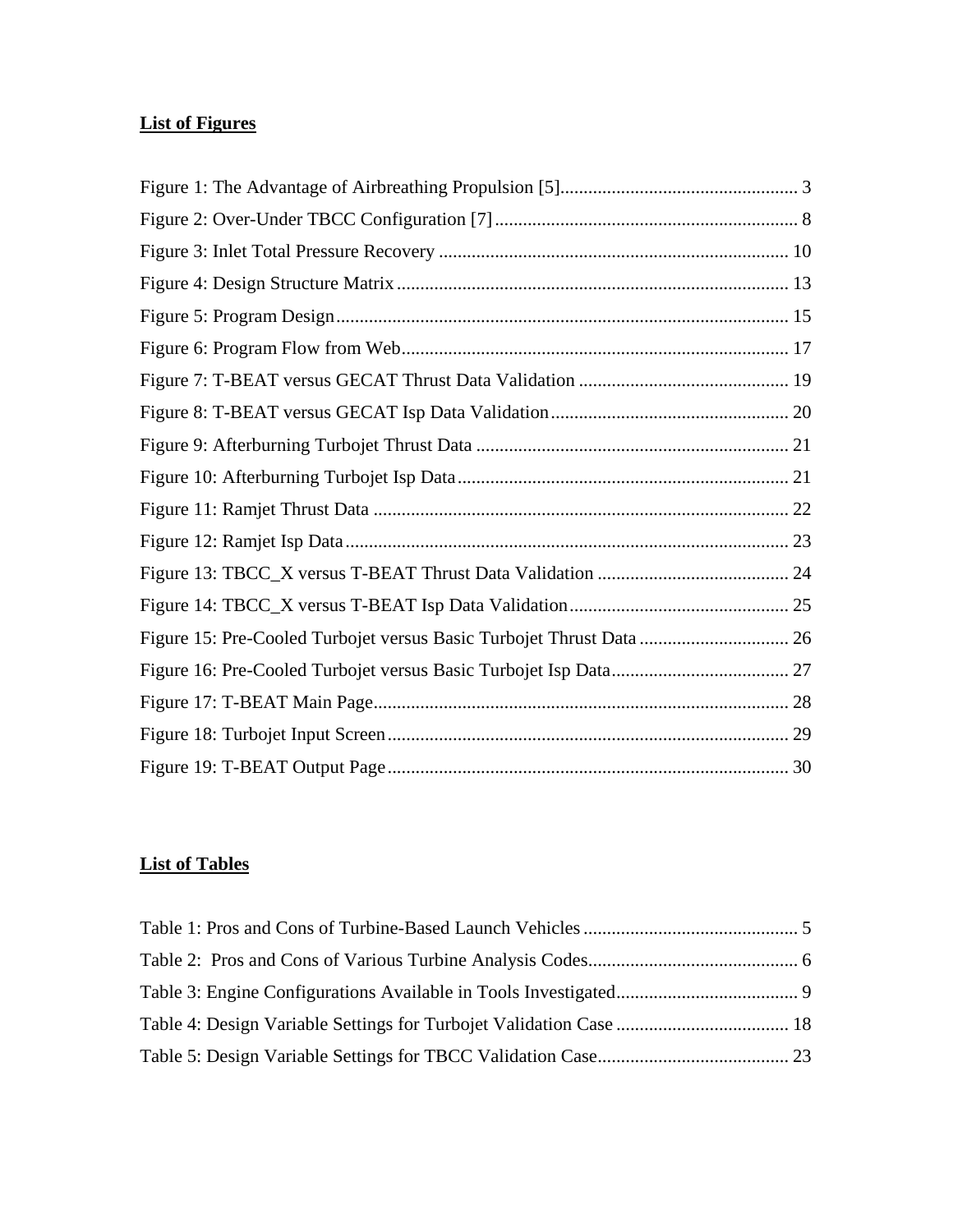### **Abstract**

The extreme cost, high risk and technological difficulty of access to space are all key factors hindering mankind's continued exploration of the solar system. As a result, safe, low-cost and technically feasible vehicle concepts are constantly being explored. One such concept currently receiving interest is the use of turbine engines as part of a launch vehicle's propulsion system.

 These turbine engines may be utilized during the boost phase of a two-stage launch vehicle or part of a combined cycle engine on a single-stage-to-orbit vehicle. Although turbine engines themselves have reached a high level of maturity in the aircraft industry, their use in space launch systems is at a relatively low development level. As a result, much of the inquiry into vehicle types utilizing turbine engines is being performed at the conceptual level. At the conceptual level of design it is possible to explore many options and engine types since costs are relatively low, and design freedom is large. It is therefore helpful to have a design tool that allows rapid analysis of many engine types and configurations over a wide range of operating conditions. The Turbine-Based Engine Analysis Tool, T-BEAT, has been created to fulfill such a need.

T-BEAT was written in  $C_{++}$  and can be run either directly from a UNIX workstation or remotely through the World Wide Web. The program can analyze many configurations including a turbojet, afterburning turbojet, ramjet, and turbine-based combined-cycle engine. T-BEAT provides thrust and Isp for off-design conditions set by the user. The output can be retrieved in the form of a POST engine deck, which helps speed up the design process. Validation for the program was performed using existing codes.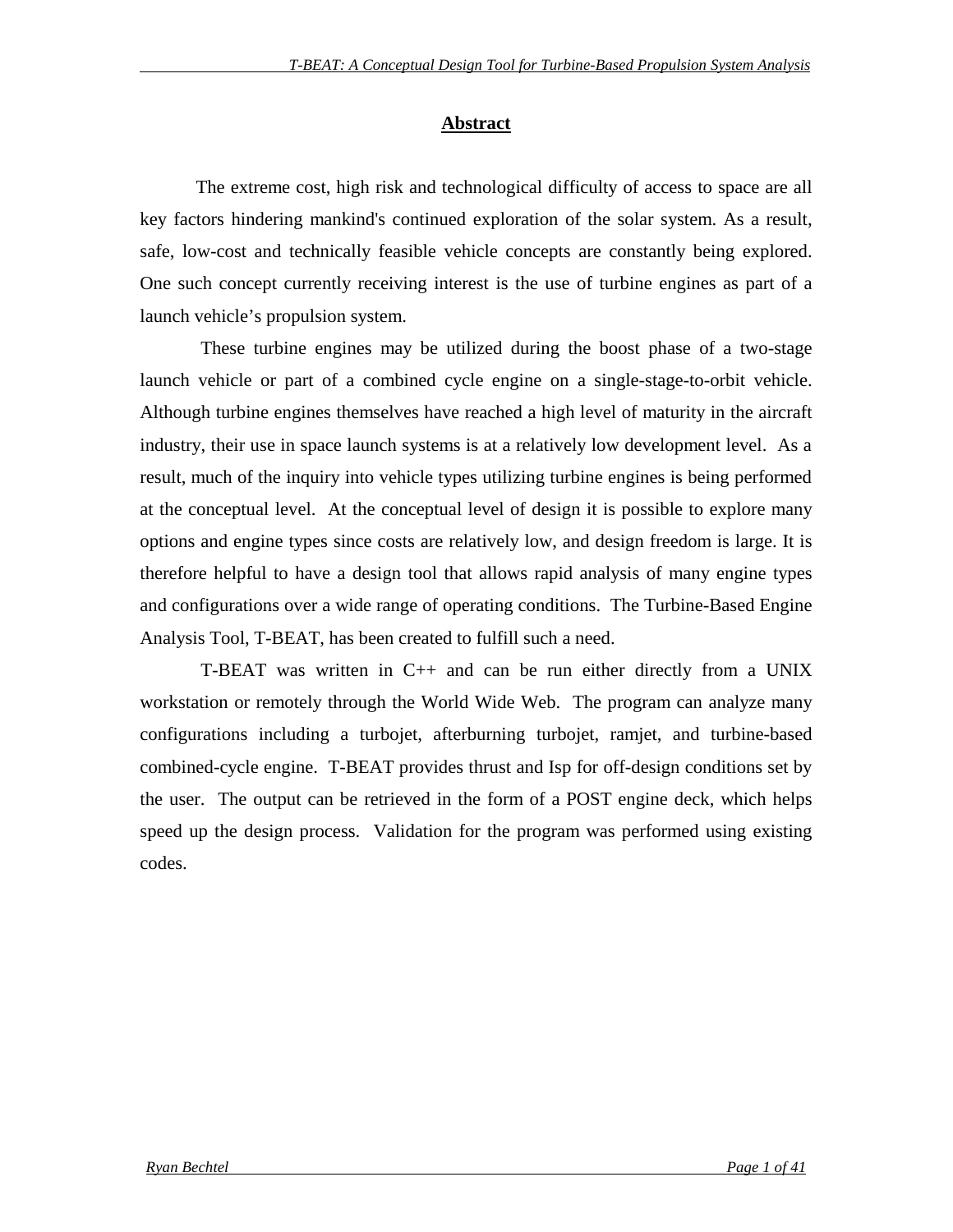### **Nomenclature**

Combination Propulsion System: A propulsion system comprised of separately installed, usually non-interacting separate engines [3] Combined Cycle Engine: A single integrated engine capable of operating in two or more different thermodynamic operating modes [3] GECAT: Graphical Engine Cycle Analysis Tool Isp: Specific Impulse (seconds) NPSS: Numerical Propulsion System Simulation POST: Program to Optimize Simulated Trajectories SCCREAM: Simulated Combined Cycle Rocket Engine Analysis Module SCORES: Spacecraft Object-oriented Rocket Engine Simulation SSDL: Space Systems Design Lab (Georgia Tech) SSTO: single-stage-to-orbit TBCC: Turbine-Based Combined-Cycle Engine: A combine-cycle engine in which a turbine based initial acceleration means is incorporated [3] T-BEAT: Turbine-Based Engine Analysis Tool TRJ: Turboramjet, an airbreathing-based combined-cycle in which a turbojet initial acceleration mode (usually with afterburning) is followed by a ramjet acceleration/cruise mode [3]

TSTO: two-stage-to-orbit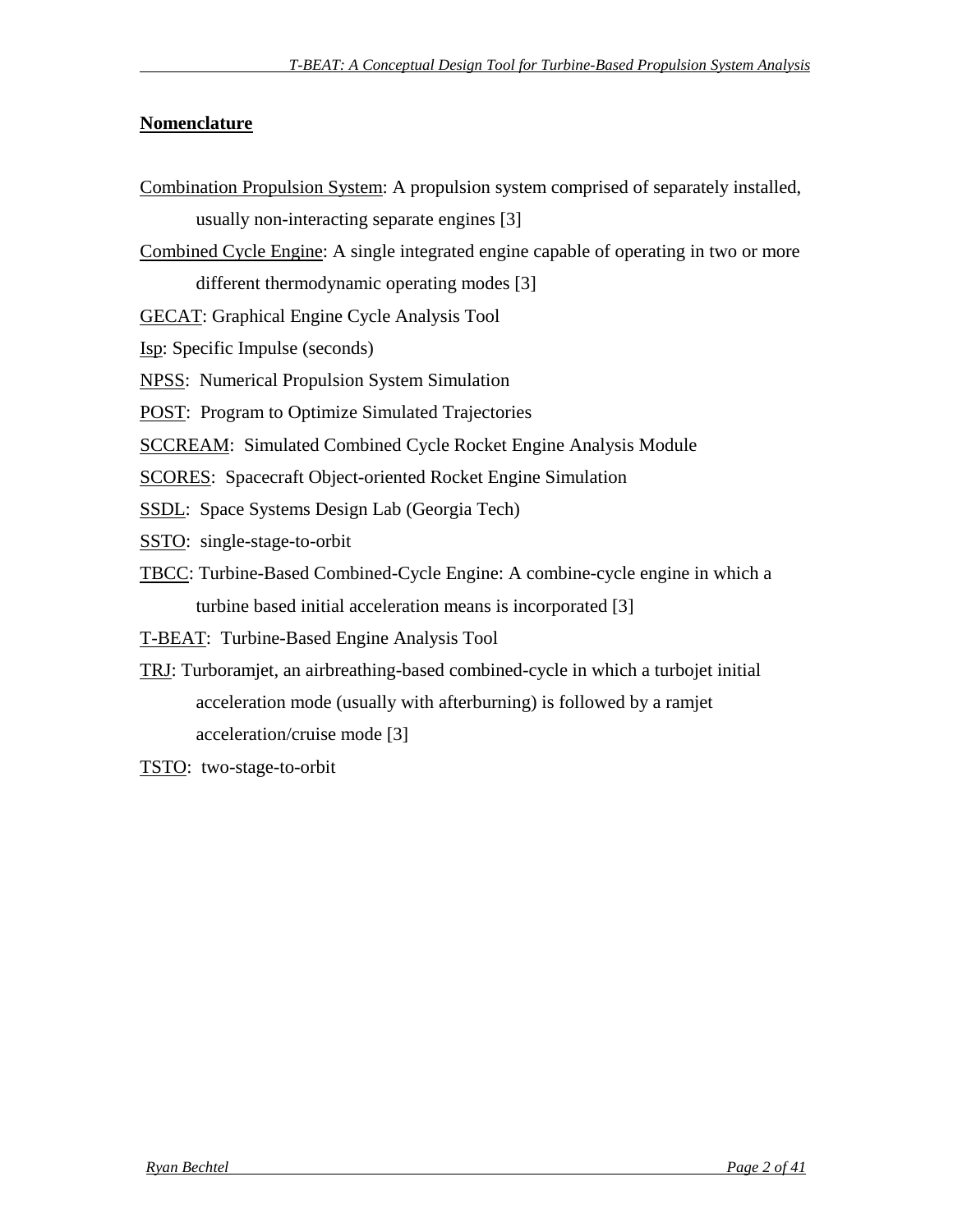#### **1.0 Project Motivation**

The recent renewal of interest in low-speed propulsion systems for access to space launch vehicles triggered a need for a conceptual design tool to analyze these systems. To understand the interest in such launch systems, it is necessary to summarize the potential gains in using a turbine-based system over all-rocket systems.

Perhaps the most compelling reason to use a turbine-based propulsion system is the simple fact that being an airbreathing system it does not have to carry oxidizer. By getting oxygen from the atmosphere, airbreathing vehicles can potentially be much lighter than all rocket systems. This could result in a lower overall gross weight for the system.

A second major advantage of airbreathing systems is the potential performance gain over all-rocket systems. Much of the predicted performance advantage comes from the higher fuel efficiency of airbreathing propulsion systems. A simple chart illustrating this advantage is shown in Figure 1.



**Figure 1: The Advantage of Airbreathing Propulsion [5]**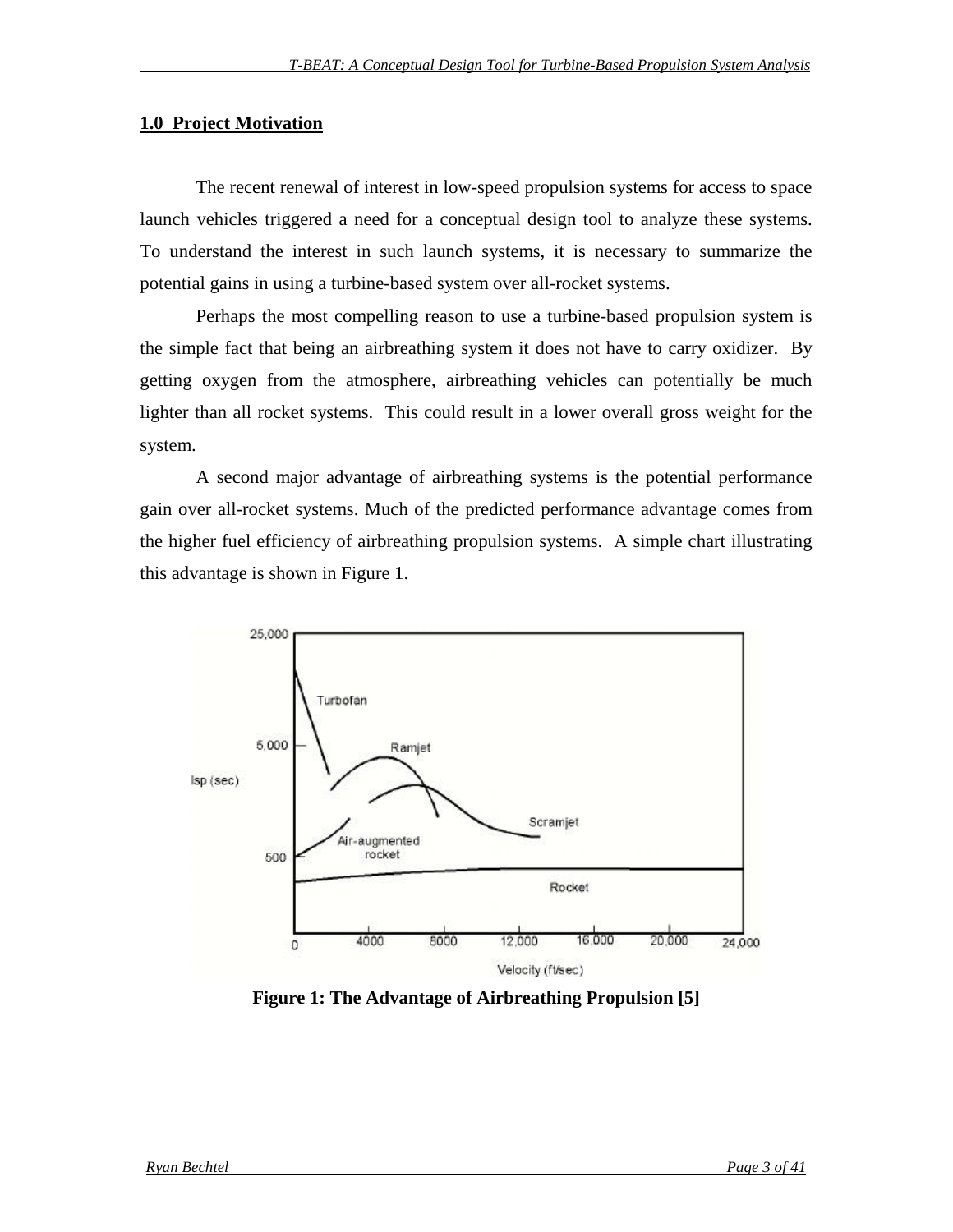Here we see the much higher specific impulse capable of airbreathing engines compared to an all rocket system. The advantage is especially great in the very low speed region where a turbine system could be utilized. Greater fuel efficiency allows a vehicle to carry less propellant therefore further lowering the vehicle's mass ratio.

 Aside from performance gains, a second area in which turbine-based launch vehicles appear attractive is in operability. This area, often neglected by engineers until late in the design process, is often stated as one of the primary reasons the Space Shuttle has failed to meet its price per pound to orbit goal. A turbine-based SSTO vehicle would improve upon or eliminate many of the operability issues plaguing the Space Shuttle. The ability to have a powered descent and landing will allow much more flexibility over the glide-in dead-stick landings required by the shuttle. This will allow for a loiter phase and go-around capabilities making landings much safer. Upon landing, the vehicle will also have self-ferry capability greatly simplifying the ground-servicing operations. Operability gains might also be made with turbine-based propulsion systems being able to start up and shut down gradually [4]. This should prove much safer compared to the abrupt violence of rocket engine start up and shut down. A final operations gain is possible given the extended launch windows provided by airbreathing propulsion systems.

There are many additional safety benefits of a turbine-based system during a launch abort scenario. For example, if a failure occurs that requires the mission to be aborted shortly after take-off, a relatively simple landing of the vehicle will be made. This is unique to turbine-based systems with their powered descent capability. An additional safety benefit is the ability of a turbine-based vehicle to change course if needed to find a suitable landing site. This could occur if unfavorable weather conditions arise at the intended landing site. In this case an unpowered vehicle would have very little cross-range ability.

These potential benefits of using turbine-based launch vehicles show the importance of exploring the design space in which they could be utilized. A propulsion analysis tool geared toward conceptual design would thus prove very useful. But, as important as all the potential benefits of a certain vehicle design are, it is equally important to assess the engineering challenges that must be faced before such an idea can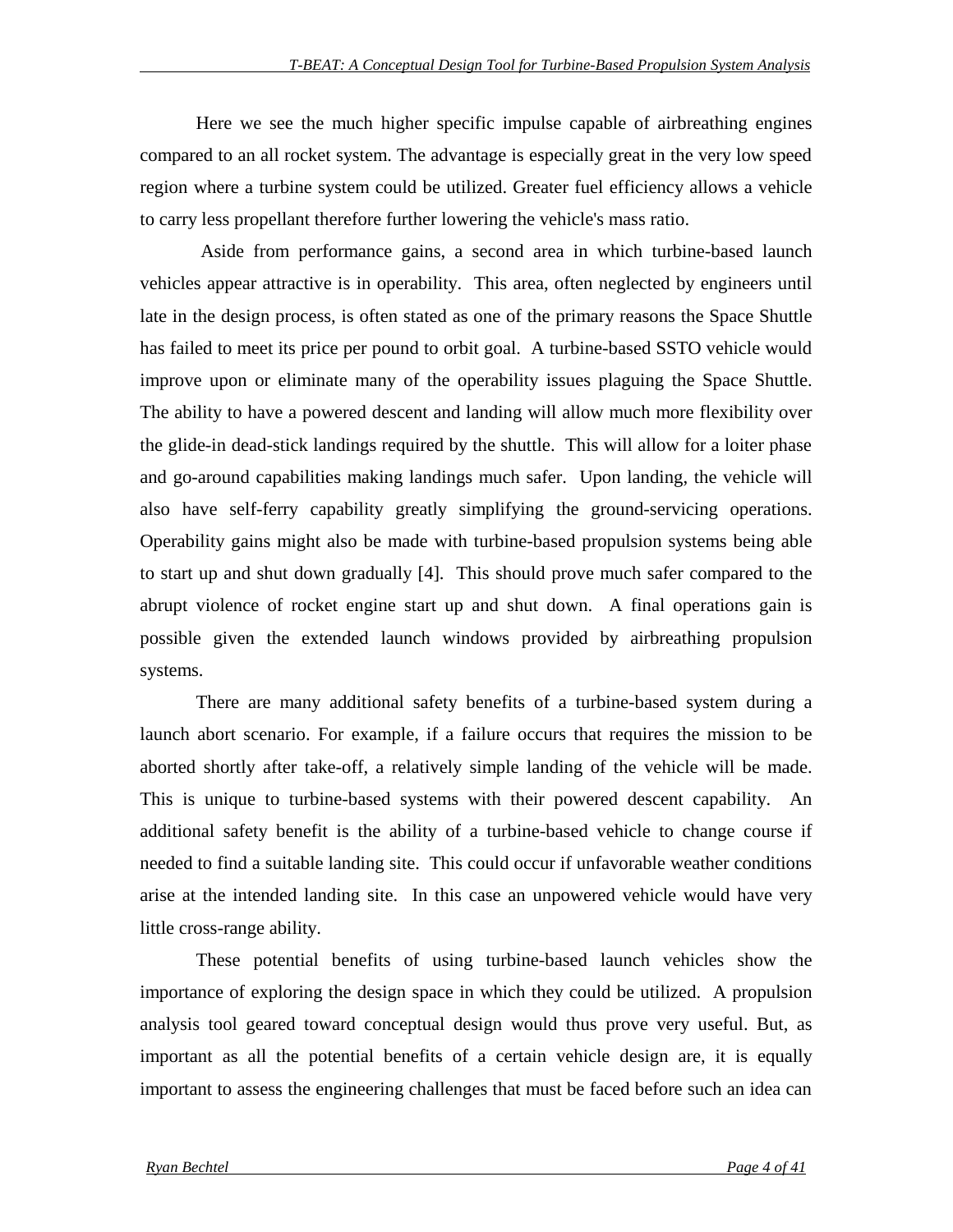become a reality. Understanding and organizing these challenges early in the design process can potentially reduce the cost of a design or determine its feasibility. Having a design tool that accurately models these shortcomings as well as the potential gains is very important.

Perhaps the most critical challenge facing turbine-based designs is the transition from various modes of operation. It is not fully known how smoothly an engine will be able to proceed from one mode of operation to another. A very high level of integration is necessary to enable this to occur. Additionally, many moving parts and variable geometry will be required to accommodate each mode.

Another equally pressing concern is protection of the relatively sensitive turbomachinery during the supersonic and hypersonic range. The physical and thermal conditions at these speeds would be severely damaging to the engine's parts, especially the compressor or fan blades. Solving this problem will require isolating the turbomachinery by possibly using a flap system, or greatly increasing the temperature and stress limits of existing materials.

A third challenge facing all combined-cycle or combination propulsion systems is keeping engine weight down. Engines are often the largest percentage of dry weight on a vehicle and can therefore greatly affect the overall size and cost of a vehicle. The use of various engine types or modes as seen in turbine-based systems can result in extremely high engine weights. Solutions to this problem are focused on a very high level of integration between the various modes and sharing such parts as inlets and nozzles. The advantages and disadvantages of turbine-based launch vehicles is summarized in Table 1.

| Pros                                 | Cons                             |
|--------------------------------------|----------------------------------|
| <b>Increased Performance</b>         | <b>Transition Between Modes</b>  |
| Safe Engine Start Up                 | <b>Protecting Turbomachinery</b> |
| Powered Landings for Booster         | Heavy Engine Weight              |
| <b>Improved Mission Abort Safety</b> | <b>Unproven Technology</b>       |
| Cross Range Ability on Landing       |                                  |

**Table 1: Pros and Cons of Turbine-Based Launch Vehicles**

The potential gain to be had from using turbine-based engines has been shown. The engineering challenges associated with such engines, however, have kept these systems at the conceptual level of design. It is clear then that a tool designed for such a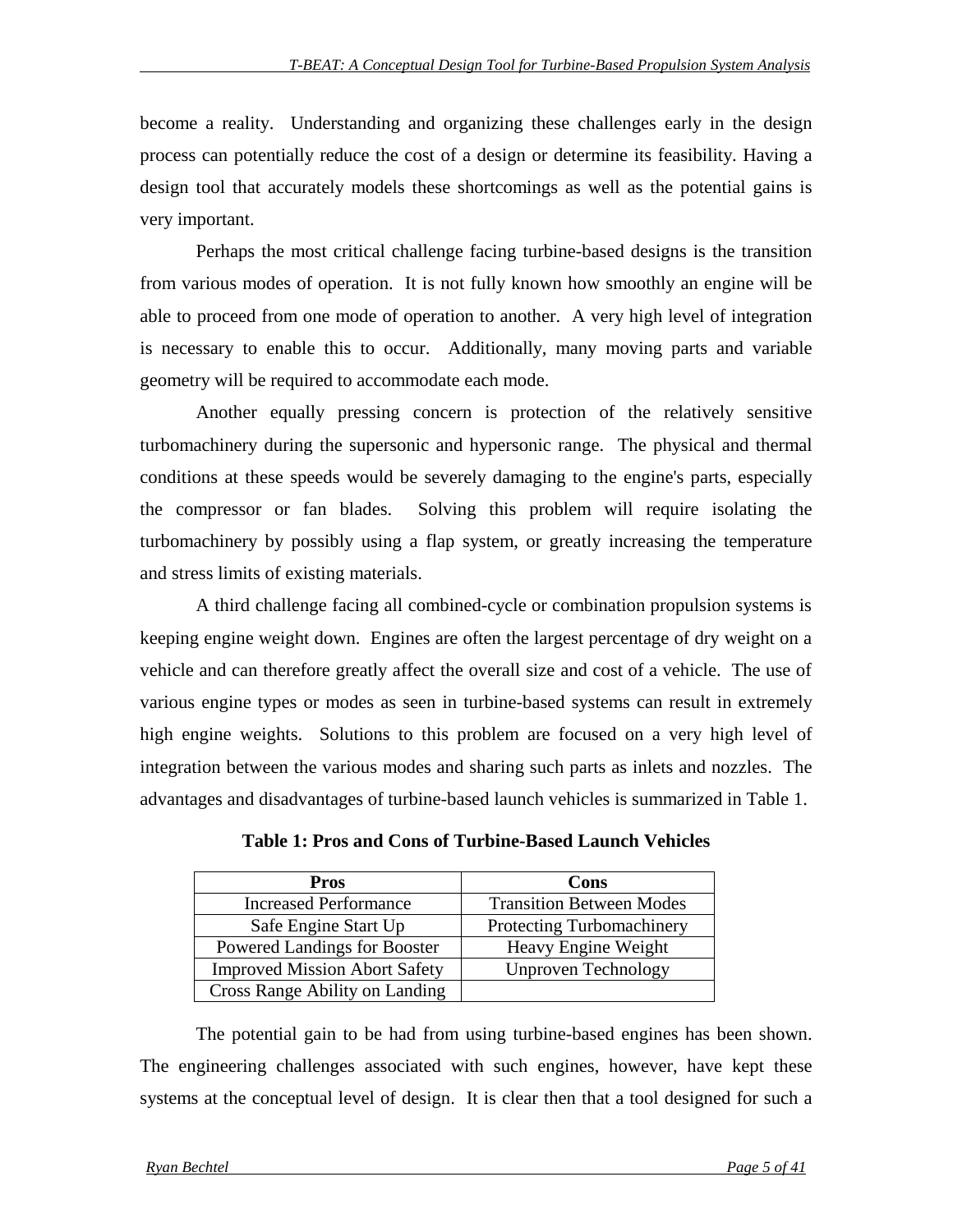purpose would prove useful. But before the time and energy was spent into making such a tool, it was necessary to be sure that such a tool did not already exist. There are in fact many programs available that can analyze turbine engines. These codes include GECAT, NPSS and TBCC-X [1]. Although each code has its pros and cons, not one is ideally suited for the conceptual design process followed by the SSDL. This process prefers a code that is robust, allows batch mode operation, has a quick run-time, a user friendly web-interface, written in widely used programming language, ability to analyze many different engine configurations, and has the capability to generate POST engine decks. T-BEAT was created to meet all these requirements. Table 2 summarizes the pros and cons of each code that was investigated.

|                   | <b>GECAT</b> | <b>NPSS</b> | TBCC X | <b>T-BEAT</b> |
|-------------------|--------------|-------------|--------|---------------|
| Robust            |              |             |        |               |
| Web-Based         |              |             |        |               |
| Quick Run Time    |              |             | x      |               |
| <b>Batch Mode</b> |              | x           |        |               |
| <b>POST Deck</b>  |              |             |        |               |

**Table 2: Pros and Cons of Various Turbine Analysis Codes**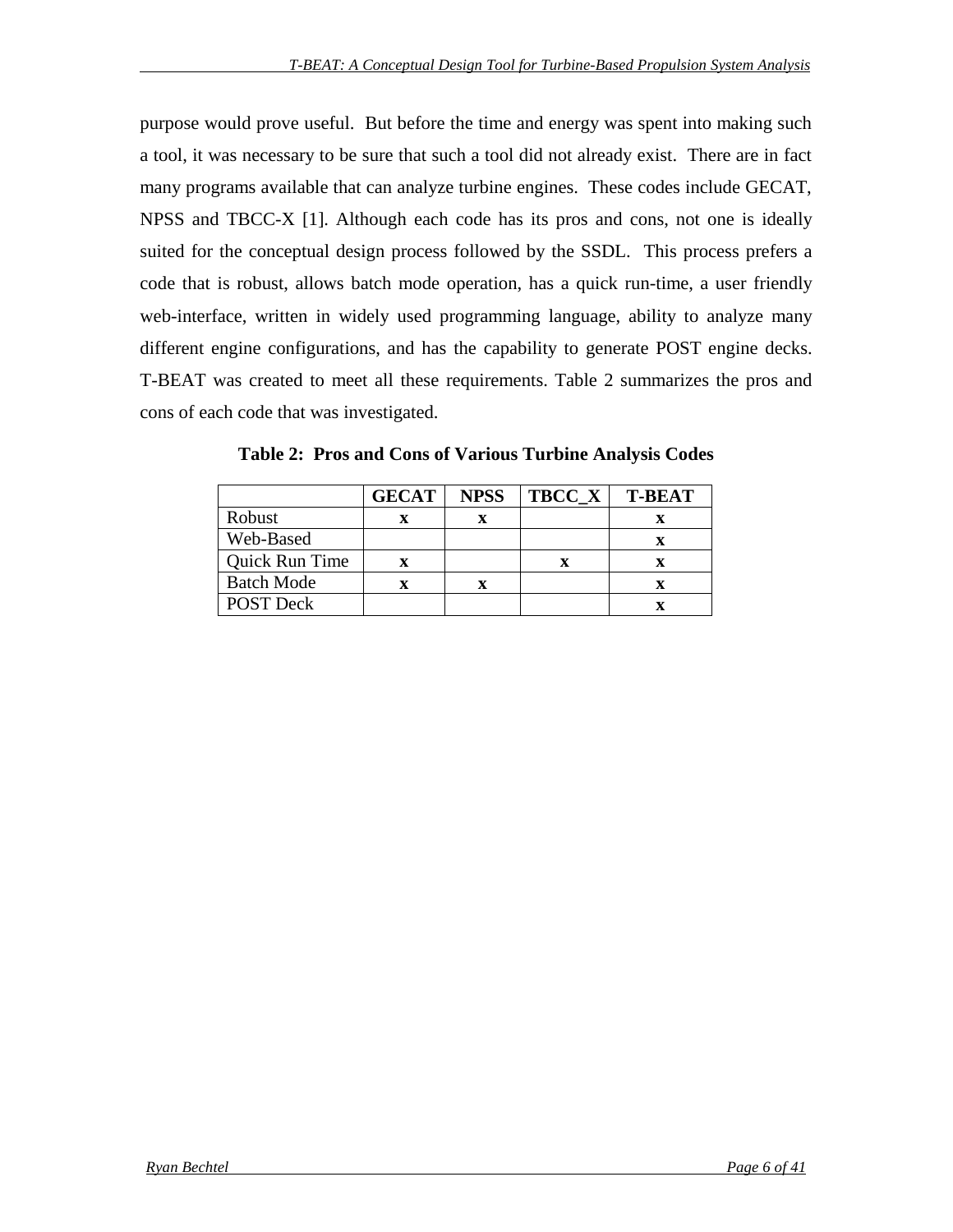#### **2.0 Tool Development**

#### **Engine Configuration Selection**

The first step in the development of T-BEAT was determining which engine configurations to model. Upon investigation of the turbine-based launch vehicle literature, it was found that there exist numerous ways in which such a propulsion system could be utilized. These vehicles could use a turbojet in a "standalone" system where the low-speed turbine system is completely separate from the rest of the vehicle. This architecture would be classified as a combination propulsion system since a separate tail rocket would be needed to reach orbit. A similar architecture would be the case of a turbine powered booster stage on a TSTO vehicle. These two configurations make it necessary for a designer to analyze the engine performance of a standalone turbine system. Therefore it was decided that T-BEAT would include turbojet and after-burning turbojet engines as possible engine configurations.

A second possible engine configuration is the turbine-based combined-cycle engine, TBCC. The TBCC engine takes two forms, the in-line or over-under system. In the in-line TBCC, an afterburning turbojet is used during low-speed operation. At higher Mach numbers, the system then operates as a ramjet with flow bypassing the turbomachinery. Thus the afterburner serves as the ramjet combustor. The J58 engines used on the SR-71 approach this operation, although there is never a ramjet only mode. One disadvantage of this in-line system is that it is difficult to protect the turbomachinery during high Mach number flight. Blocking off the flow path entirely would cause serious losses in performance. Therefore, this configuration is limited to approximately Mach 3.5 flight.

The TBCC can also take form in the over-under configuration. A simple sketch illustrating the over-under concept is provided in Figure 2.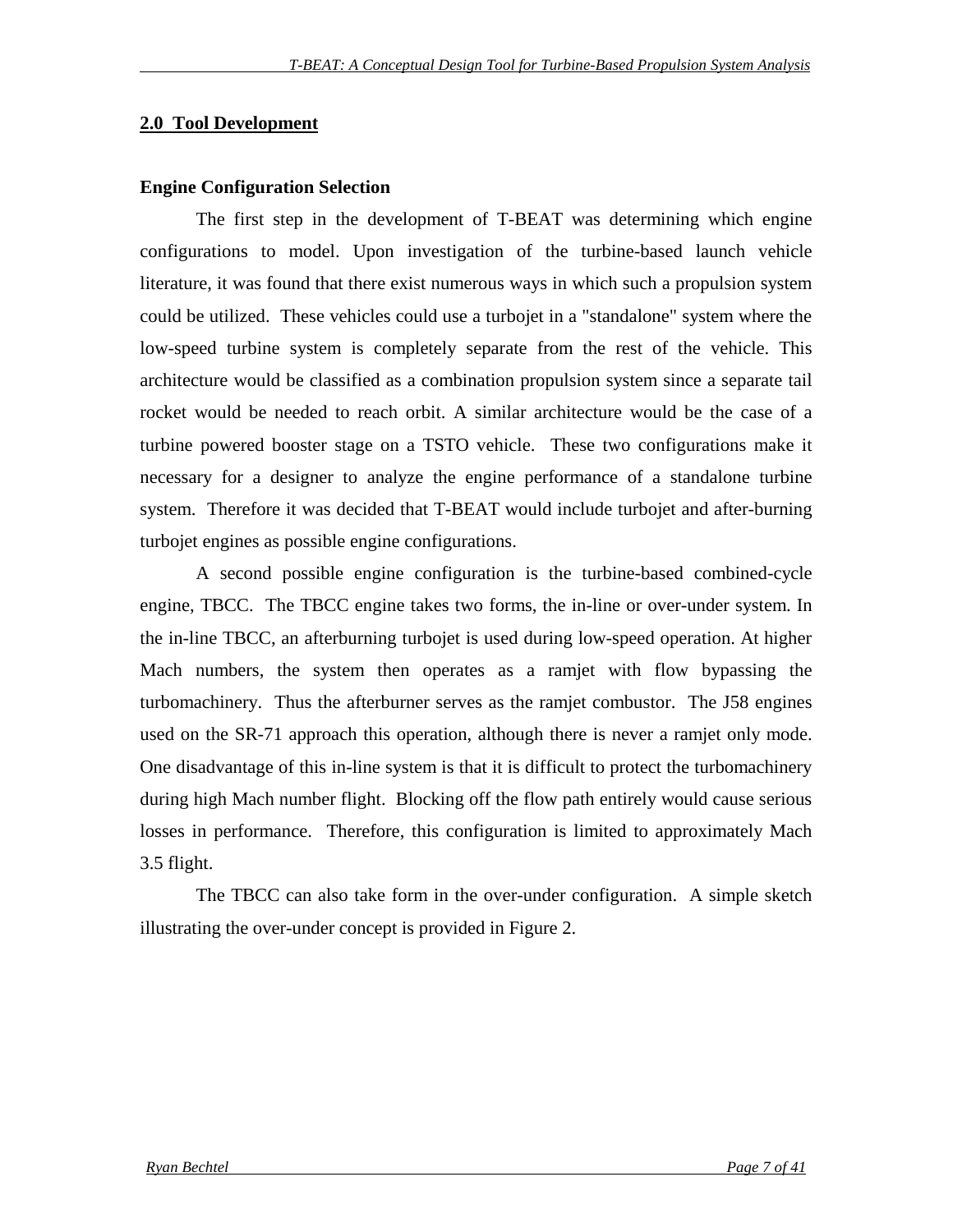

**Figure 2: Over-Under TBCC Configuration [7]**

The above figure illustrates the high level of integration utilized in this concept. The turbojet and ramjet share an inlet and nozzle. Although the variable geometry was attempted to be minimized, an inlet flap and ejector flap is necessary. During take-off mode, the ramjet flowpath is completely closed by a movable flap and the vehicle relies entirely on the low-speed turbojet system. As the flight speed increases, the vehicle transitions to what is called ejector mode, where both flowpaths are open. During this mode, a small amount of air passes through the ramjet flowpath and is combined with the turbojet exhaust stream. The final mode is the all ramjet mode which occurs when a flap rotates down and shuts off flow to the turbine engine. This configuration solves the problem of the in-line system, in that the use of a flap system could enable the engine to operate at very high Mach numbers without damaging the turbomachinery and without seriously affecting the performance.

In order to capture these two configurations, T-BEAT allows the choice of both the in-line and over-under configurations. Additionally, since modeling the TBCC engine requires ramjet engine modeling, a standalone ramjet analysis has been made available to the user.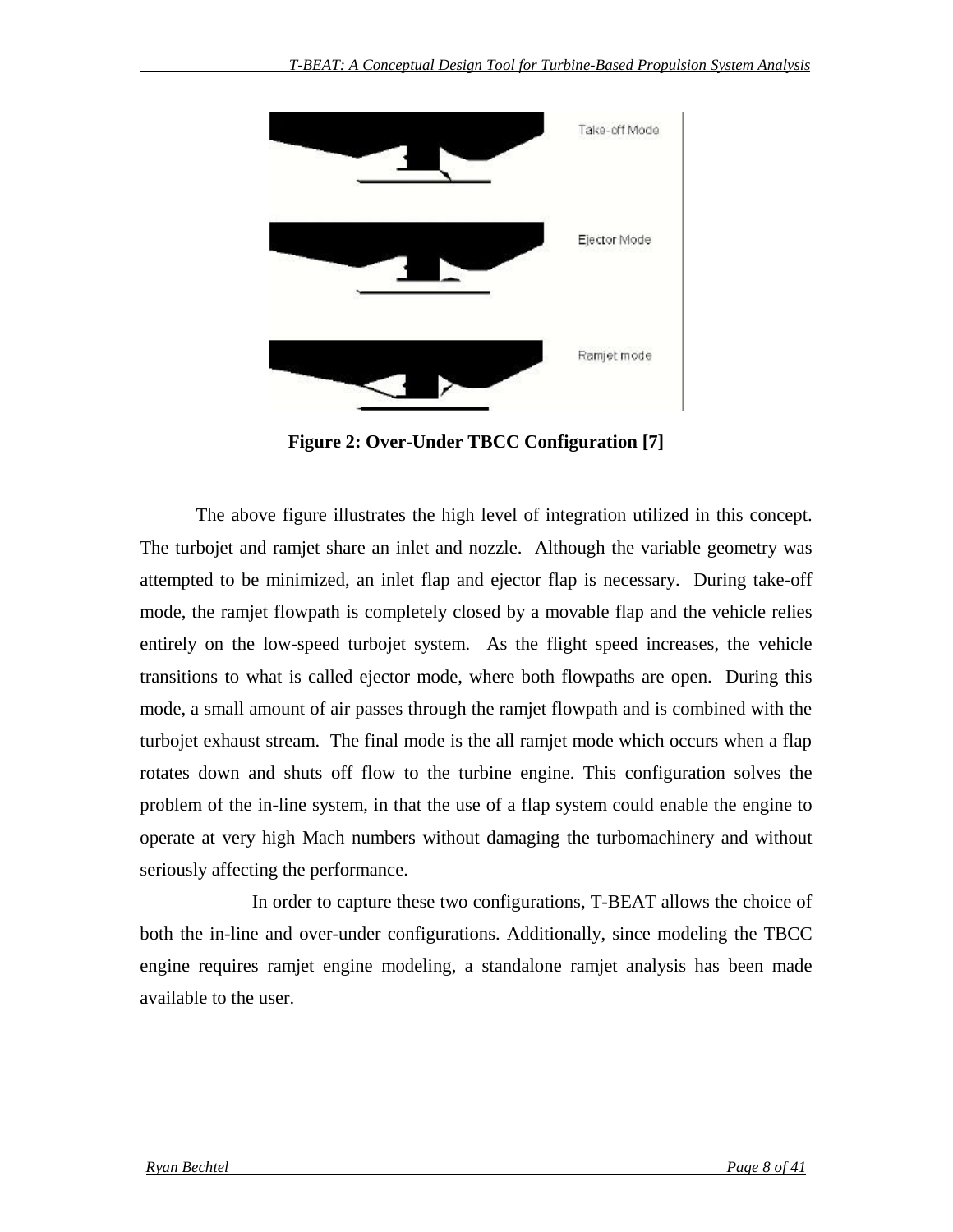|                       | <b>GECAT</b> | TBCC_X | <b>T-BEAT</b> |
|-----------------------|--------------|--------|---------------|
| Turbojet              |              |        |               |
| Afterburning Turbojet |              |        |               |
| Ramjet                |              |        |               |
| Over-Under TRJ        |              | X      |               |
| In-Line TRJ           |              |        |               |
| Pre-Cooled Turbojet   |              |        |               |

**Table 3: Engine Configurations Available in Tools Investigated**

Table 3 above summarizes the configurations available in T-BEAT as well as the other codes discussed. It should be noted that the configurations listed as available in GECAT are only those that are built in as templates in the program. It is possible to create and design new engine configurations using GECAT.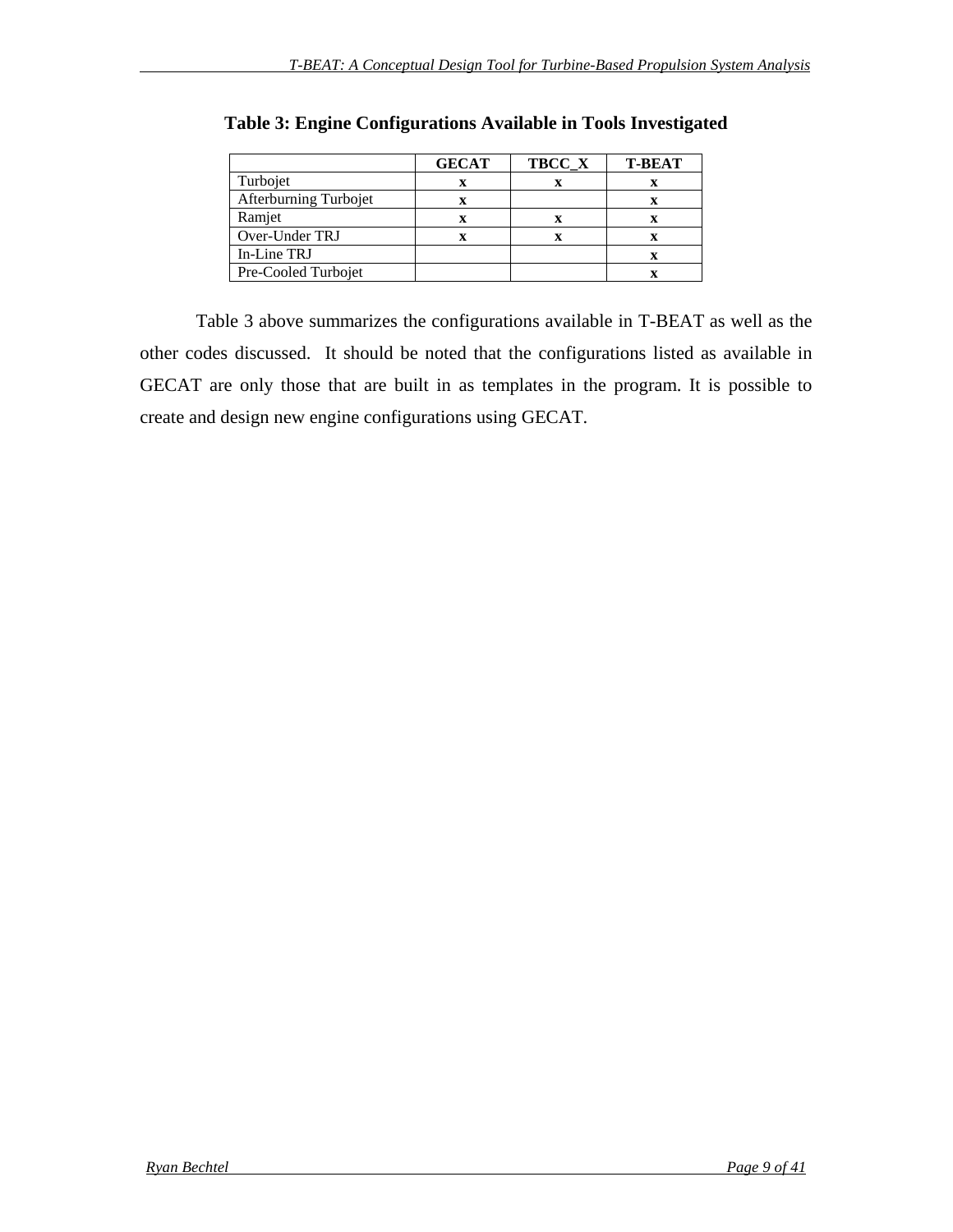#### **3.0 Modeling Assumptions**

#### **Atmosphere**

In order to analyze performance at various altitudes it was necessary to model the atmospheric conditions at these points. This was achieved by incorporating a table lookup code into T-BEAT that contains data from the 1962 Standard Atmosphere. This code was provided by John Bradford, the designer of SCCREAM [2]. This code works by feeding in the altitude and receiving back the corresponding pressure and temperature at that point.



**Figure 3: Inlet Total Pressure Recovery**

#### **Inlet**

Inlet total pressure recovery is modeled using military inlet specifications (MIL-E-5008B). A plot of the pressure recovery given by MIL-E-5008B is shown in Figure 3 above. This military specification represents the pressure recovery that would be achieved by a well designed inlet. It would be possible to design an inlet with better performance at a specific operating point, but over a broad range of flight conditions, the MIL-SPEC inlet represents a good design. It was thought that since these vehicles will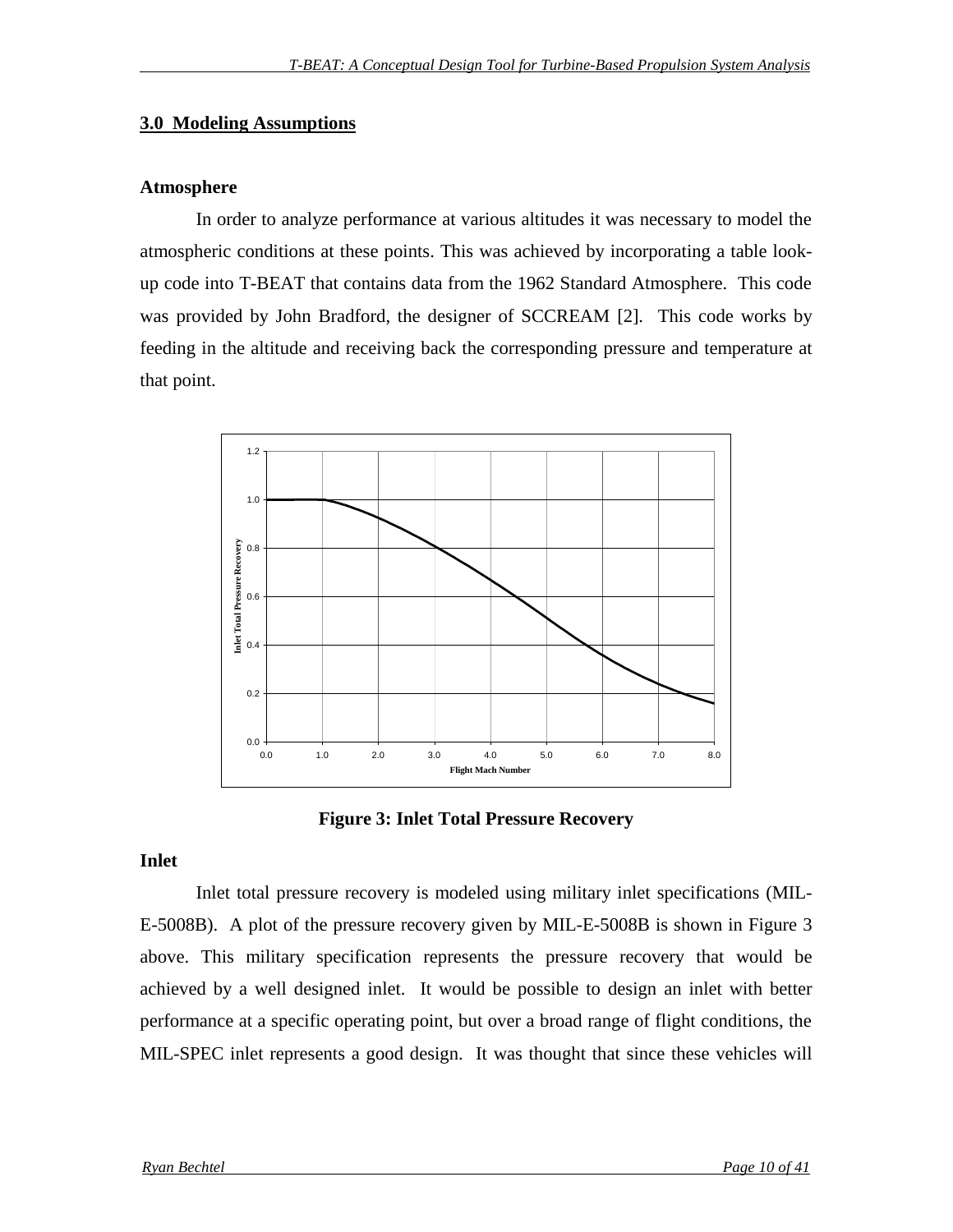be used as accelerators rather than cruisers, they would not stay at one Mach number for a long time, and therefore this approximation is justified.

#### **Cycle Analysis**

The turbojet, afterburning turbojet, and ramjet analyses was accomplished by closely following methods described in Mattingly [6]. Analysis for the TBCC configurations was performed by combining the turbojet and ramjet analyses. This analysis assumes one-dimensional flow at the entrance and exit of each engine component. In order to model realistic performance of these engine cycles, the analysis included component losses for the compressor, burner, turbine and nozzle. The values of these component efficiencies are defaulted to represent the current level of technology, but can be changed by the user to model the increased performance of future designs.

The variation of specific heats through the engine is approximated by assuming the flow is a perfect gas with constant specific heat upstream of the combustor and a perfect gas downstream of the burner but with a different specific heat. Thrust is calculated using a control volume analysis that accounts for the change in fluid momentum through the engine. The equation used to calculate this uninstalled thrust is as follows:

$$
T = (\dot{m}_a + \dot{m}_f)u_e - \dot{m}_a u_\infty + A_e (p_e - p_\infty)
$$

The Thrust Specific Fuel Consumption, TSFC is calculated by simply dividing the fuel mass flow by the thrust. Isp is then calculated from this since spacecraft designers more commonly use Isp.

In order to size the turbine engines, the user must enter a required thrust, a maximum engine diameter and a maximum Mach number at the compressor face. This max Mach number is defaulted to Mach 0.56, which is representative of modern engines. With this Mach number constraint, the size of the compressor face can be calculated and compared to the maximum engine diameter entered by the user. The code can alert the user if the desired thrust is too high for the given area constraint. For the ramjet portion of the code, the user is asked to enter a maximum cowl area and diffuser area to fix the engine geometry.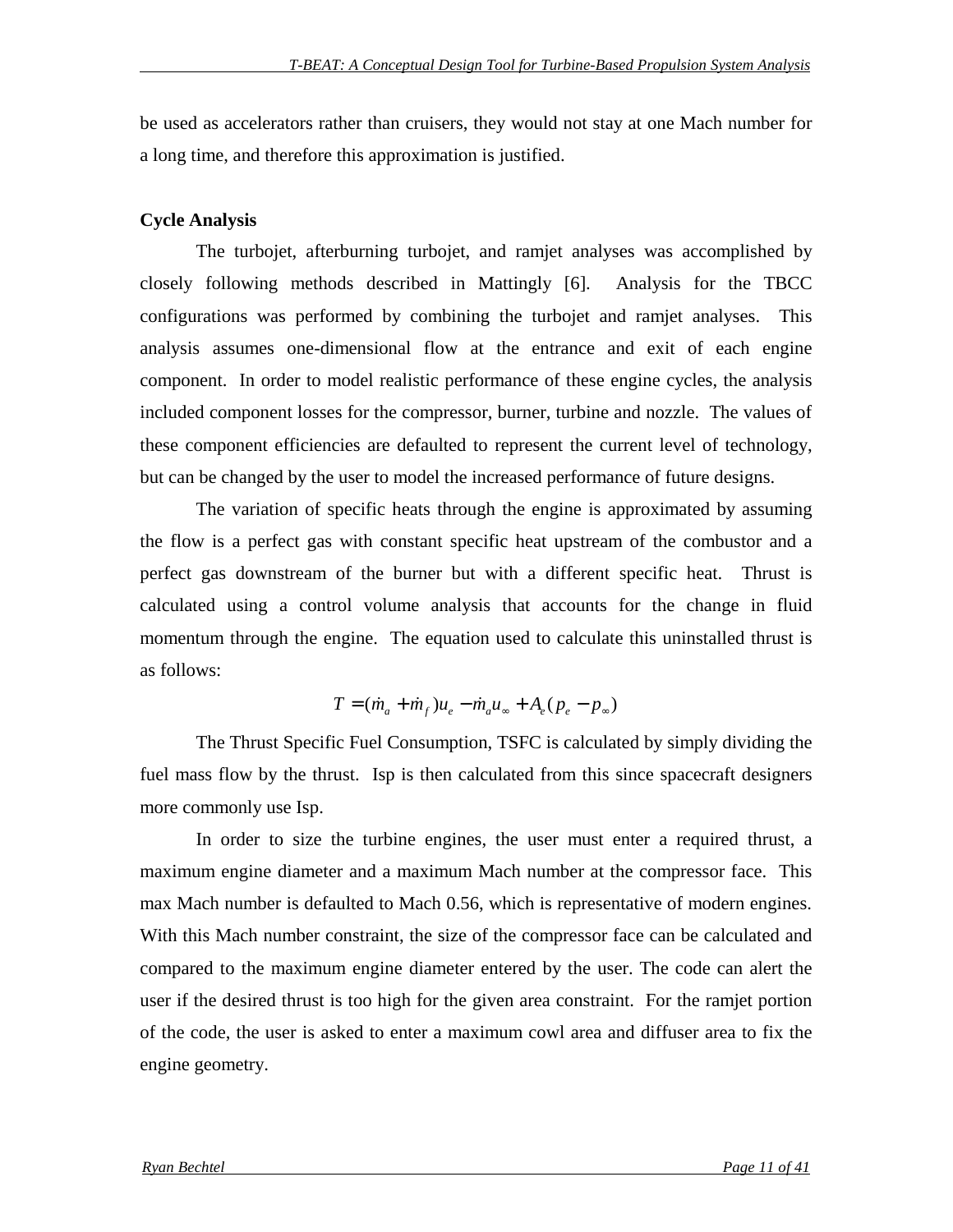#### **Input**

At the conceptual design stage, very little is known about how the final product will take form. It is therefore important for a conceptual design tool to allow the user much design freedom. T-BEAT has satisfied this criterion by keeping as many design variables as possible available to change by the user. Default values are also maintained so that an inexperienced user can use the tool more easily. It should be noted that all units in T-BEAT are in the English system. Although many users might find the SI system more convenient, the propulsion field continues to use the English system and it was felt that T-BEAT would be most useful if it followed that tradition.

The first three inputs to T-BEAT are the required thrust, reference point Mach number and reference point altitude. These inputs determine the design point of the engine. The next grouping of inputs is the Mach number and altitude run ranges. Here the user must specify the minimum, maximum and increment for Mach number and altitude. These ranges and increments will determine the off-design points that are analyzed. The next two design variables that can greatly impact the performance of the engine are the compressor pressure ratio and the turbine inlet temperature.

The user can also choose between a hydrocarbon-fueled engine, or a hydrogenfueled one. The use of different fuels is analyzed by using a different fuel heating value for each. Using hydrogen over hydrocarbon approximately doubles the Isp while thrust remains fairly constant. This is expected because having a much higher fuel heating value, using hydrogen allows the same amount of heat release for a smaller amount of fuel. Since the turbine inlet temperature limits the amount of heat release, the thrust stays the same while the Isp is improved.

The last set of inputs is the component efficiencies for the compressor, turbine and burner. These efficiencies affect the analysis by modifying the total pressure losses occurring in these engine components.

#### **Output**

T-BEAT supplies the user with three output formats. The first is appropriately called "Output formatted for plotting." A sample of this output is provided in Appendix A. This output page provides the reference Mach number and altitude as well as the thrust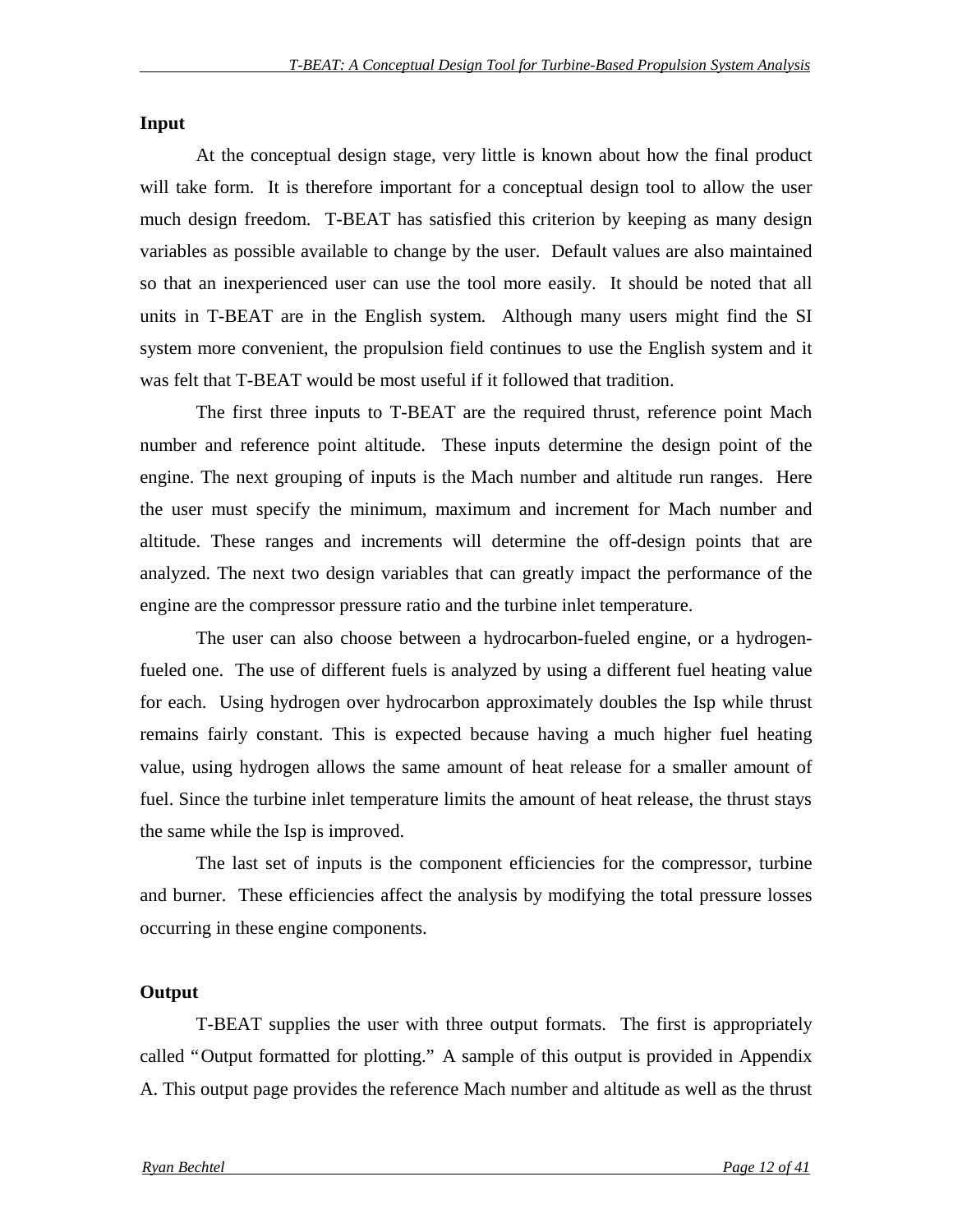and Isp at that point. It also provides a table of Mach number, altitude, thrust and Isp for all of the off-design points specified by the user. This table can easily be copied and pasted into a spreadsheet program such as Excel where plots can be produced.

The second form of output made available by T-BEAT is the "POST engine deck." This capability is essential for T-BEAT to be used in the Space Systems Design Lab. One of the main goals of the SSDL is to improve the conceptual launch vehicle design process by making it more efficient and creating tools suitable for this purpose. One way in which this is achieved is through the use of Multidisciplinary Design Optimization, (MDO). MDO is the incorporation of various techniques to shorten design times while improving the designs. The Design Structure Matrix (DSM) is one tool that is used in MDO to show the coupling between various engineering disciplines. An example DSM is provided in Figure 4 below with each box representing a unique discipline.



**Figure 4: Design Structure Matrix**

As evident from the DSM, the results of the propulsion analysis feed forward to the performance discipline. Keeping with the SSDL's goal to quicken design turn-around times, it would be helpful if this output was provided in a form suitable to the program used by the performance discipline. The performance analysis in the SSDL is executed using the Program to Optimize Simulated Trajectories, POST. This program requires the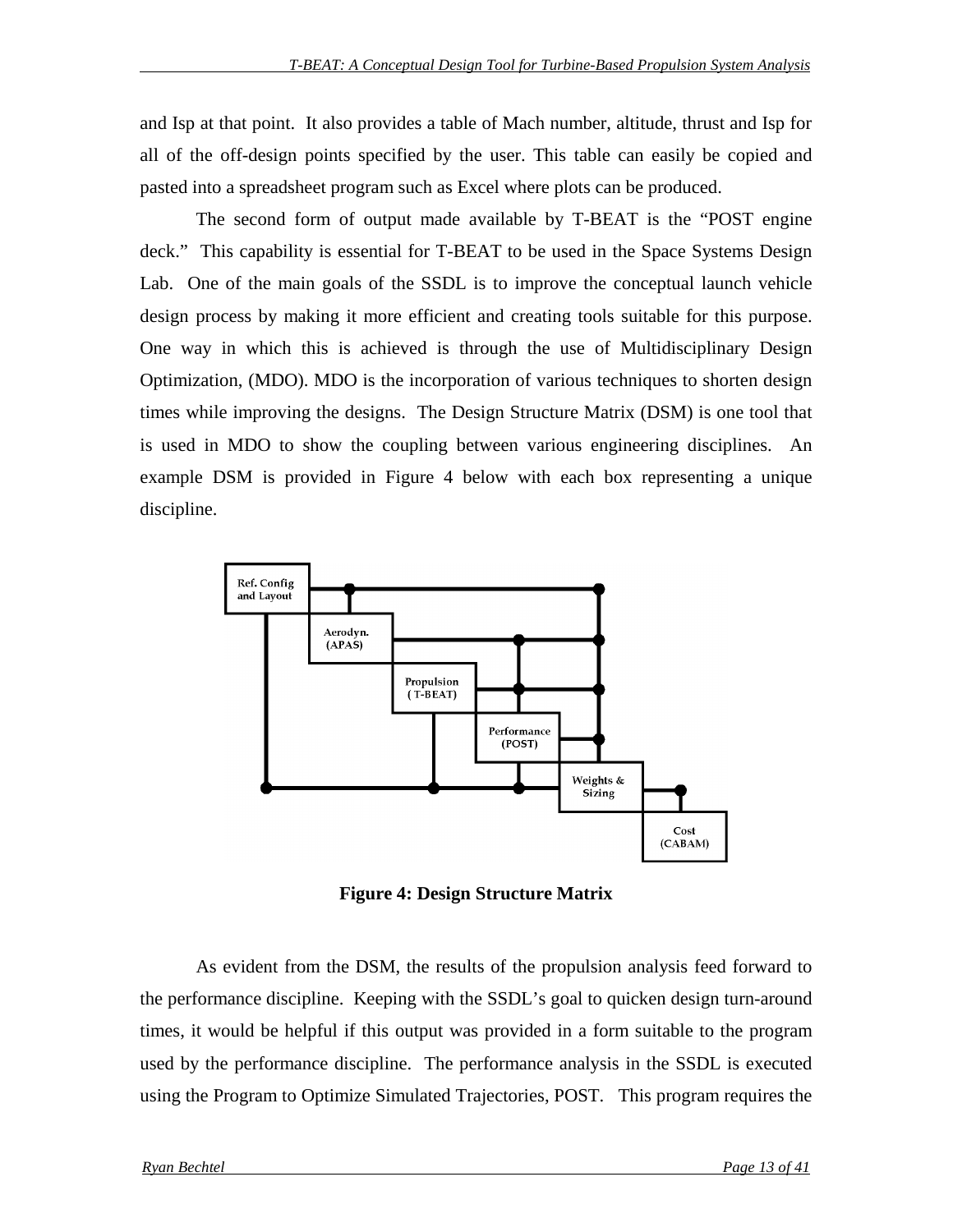engine data to be in a formatted table so that it may be read correctly by the program. If T-BEAT simply provided the performance engineer with a list of data, it would be very time consuming to format this data into the correct form. The time savings can become very significant when engineers are converging a design and a number of iterations are necessary. An example of the POST engine deck provided by T-BEAT is provided in Appendix B.

The final output format given by T-BEAT is labeled "Total output for run." A sample of this output is provided in Appendix C. This output includes the values of many variables in addition to the thrust and Isp such as temperature and pressure ratios at various stations within the engine. This output can be viewed by a more advanced user to check how the engine is operating internally and thus give insight into how they wish to change their design variables.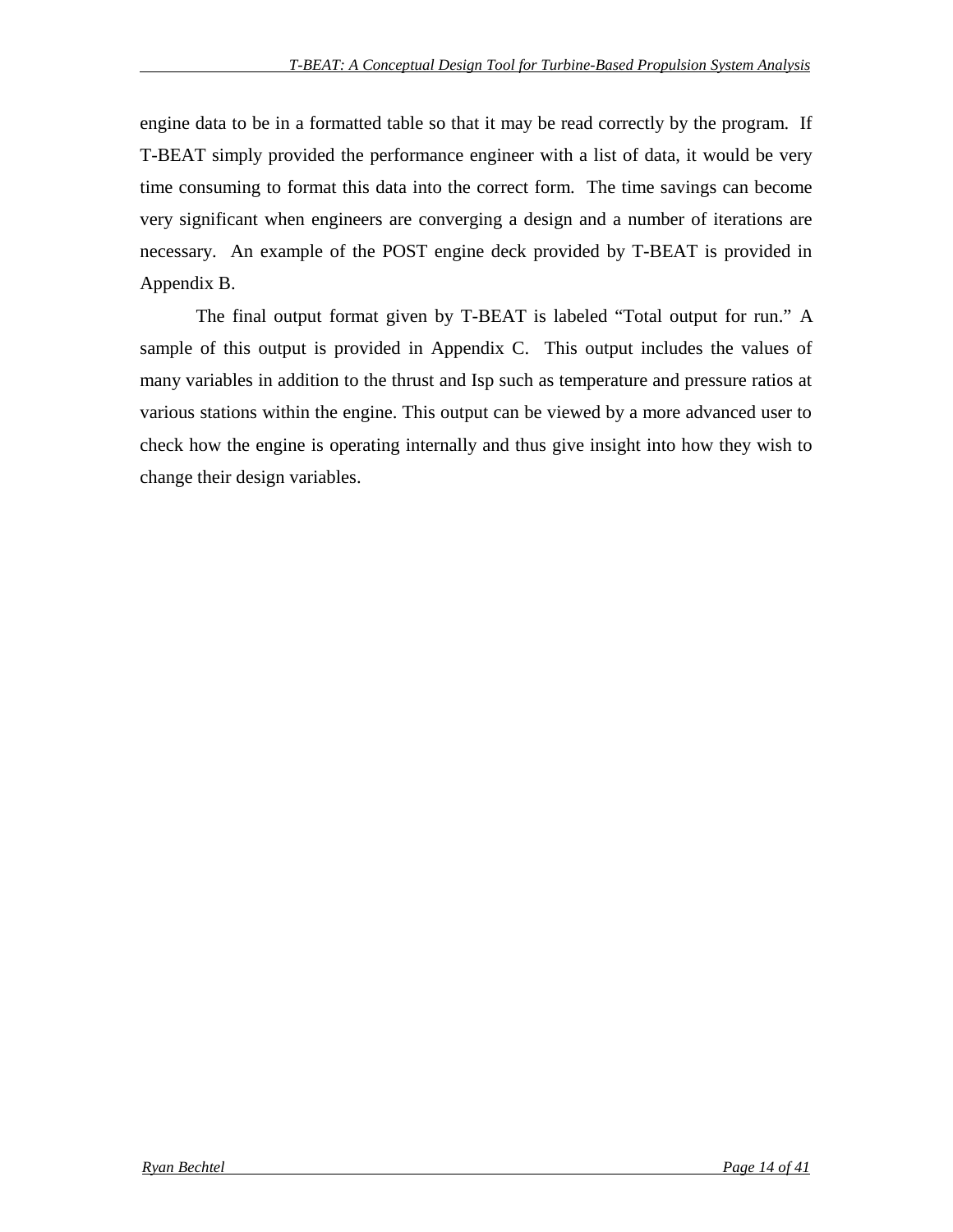#### **4.0 T-BEAT Execution**

#### **UNIX Operation**

The T-BEAT analysis code was written in C++ and compiled on a UNIX machine. It can be run directly from the UNIX command line by modifying the input files to match the design you wish to analyze and executing the code by typing T-BEAT. The program flow is controlled by the  $C++$  file T-BEAT.cpp. Figure 5 shows how the program is put together.



**Figure 5: Program Design**

When the code is executed it begins by asking the user for the engine configuration. Based on the user's choice, T-BEAT then jumps to the needed subprogram. The user will then be prompted for a required thrust level at a reference altitude and Mach number. Entering these inputs will set the design point of the engine. The program will then run and the user will be notified when execution is complete.

If the user then wishes to change any of the design variables they must open the input files for editing. These files are labeled LO\_INPUT.txt and HI\_INPUT.txt which correspond to the low speed and high speed inputs respectively. To change the value of an input, the user must simply replace the number with the new value keeping the order of the variables the same. This is necessary so that T-BEAT correctly reads in the variables. Also, because the user is prompted for the engine configuration and required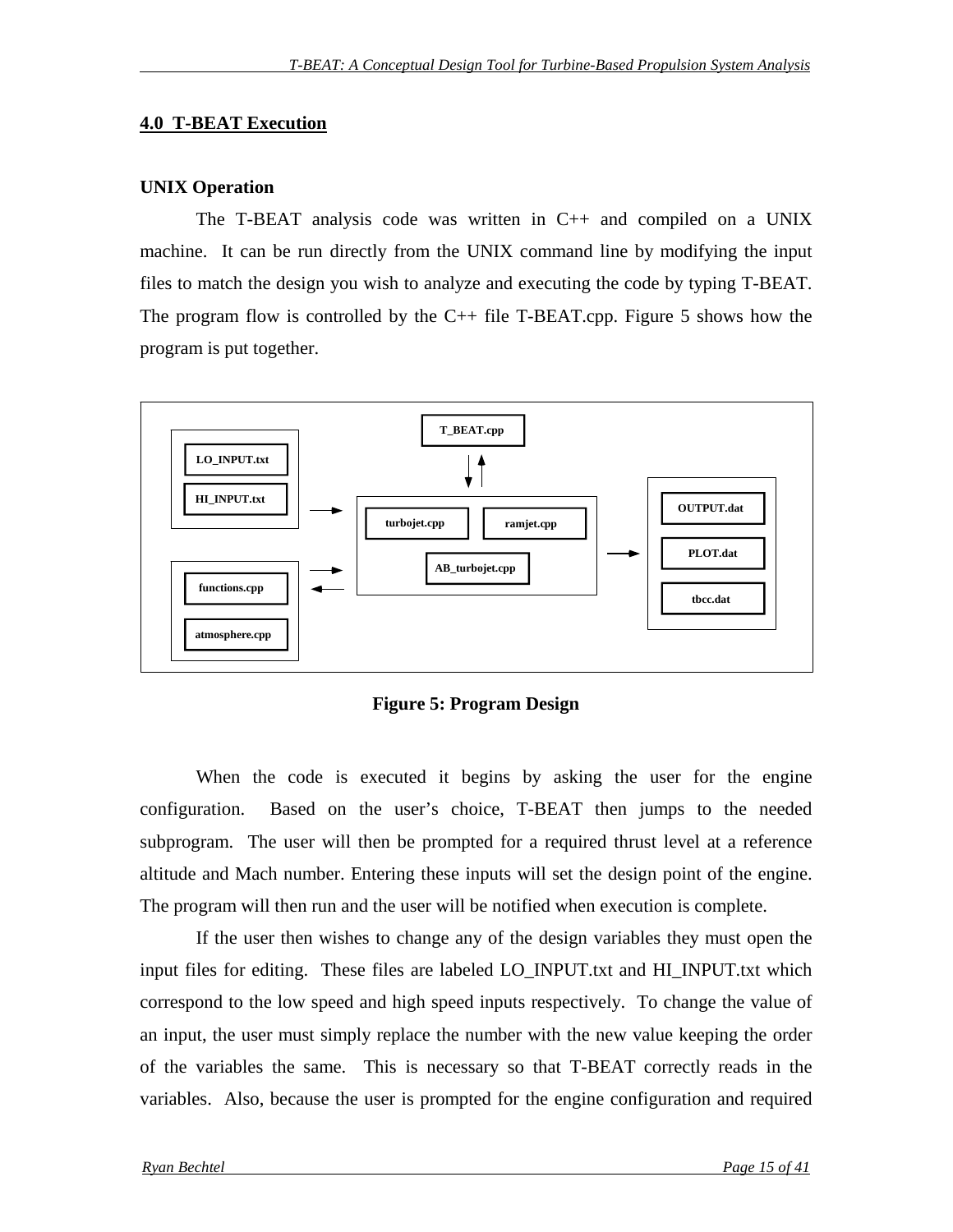thrust at a reference condition, the user can ignore the first four inputs of LO\_INPUT.txt since they will be overwritten. These variables are included in the input file for execution from the T-BEAT website. The format of the input files is provided in Appendix D.

### **Web-based Capability**

Universities have used the World Wide Web since its creation as a quick and easy way to exchange data and information. In just the past few years this ability has been enhanced so that it is now possible to not only exchange information but also allow programs to be run over the Internet. The SSDL has taken advantage of this revolution by the creation of such tools as SCORES and SCCREAM. Following in this tradition, T-BEAT has been made accessible via the Web. The tool can be currently found at the following URL: http://atlas.cad.gatech.edu/~rbechtel/T-BEAT.html

In order to enable this functionality, it was necessary to make a Web page to act as the interface between the remote user and the C++ program located on a local UNIX machine. A CGI script was also needed to bridge the connection. The flow chart in Figure 6 helps describe the process.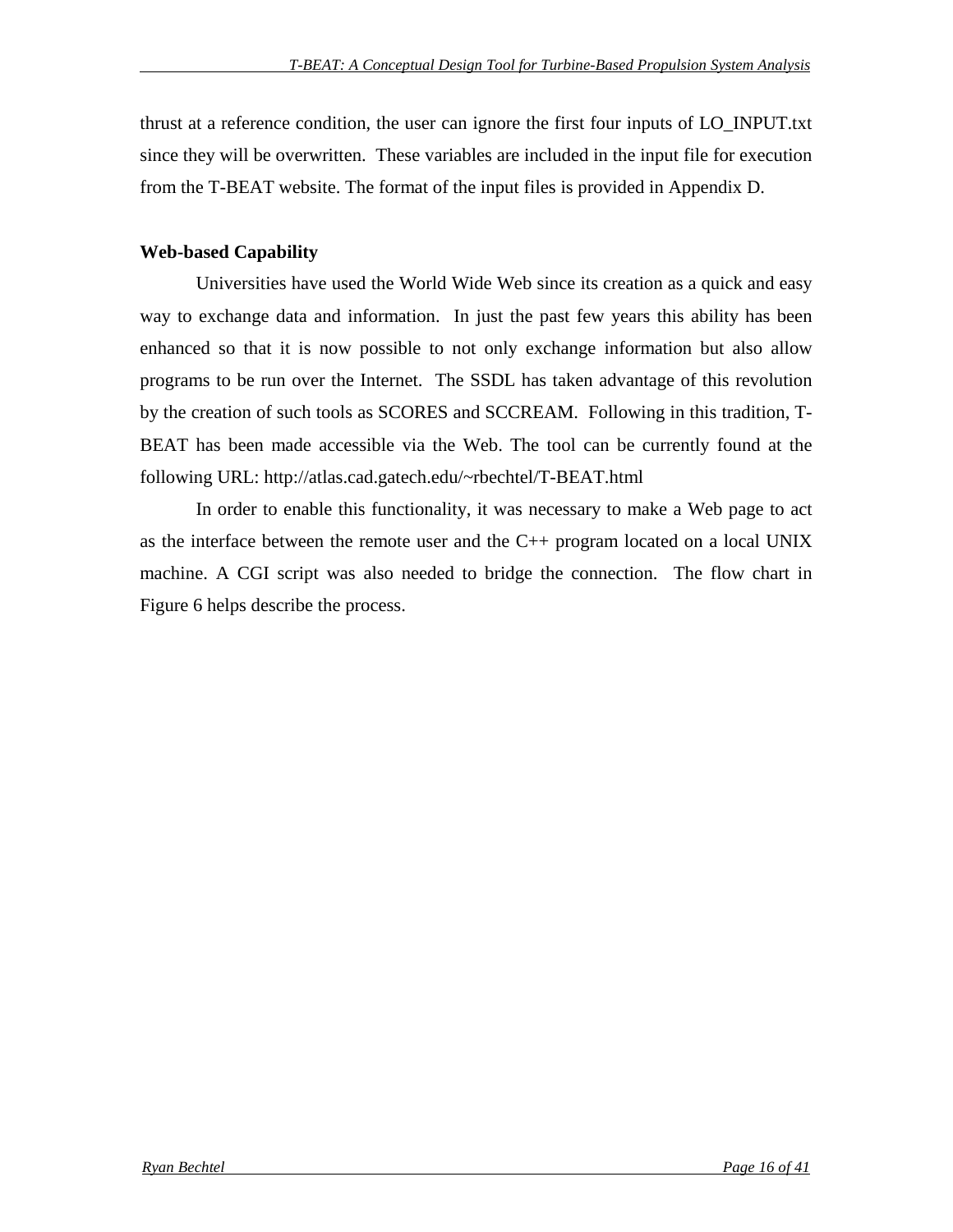

**Figure 6: Program Flow from Web**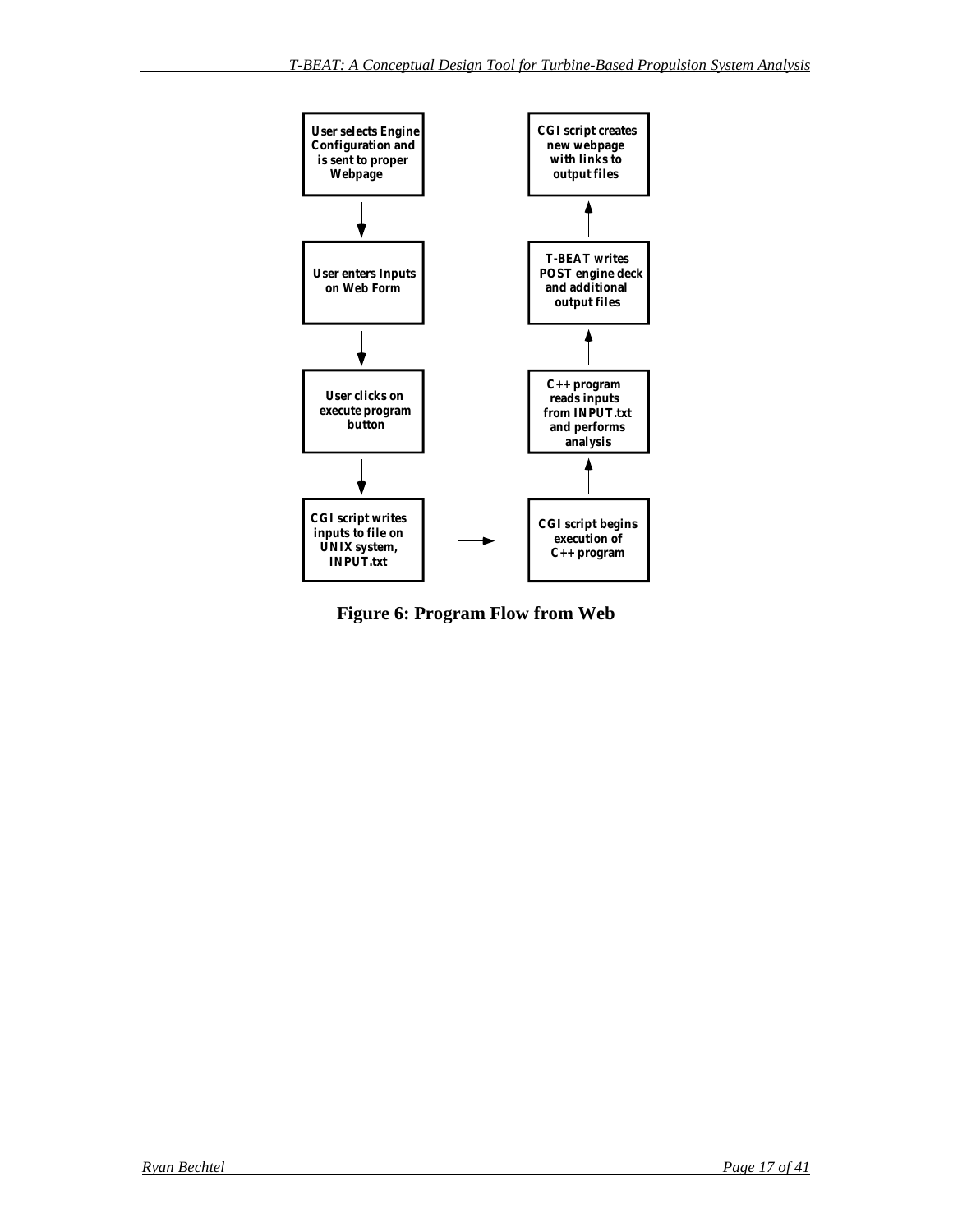### **5.0 Tool Validation**

### **Turbojet Validation**

Validation of the turbojet was performed by comparing data generated by T-BEAT and GECAT for a similarly designed engine. The design point for this engine comparison was 50,000 lbs of sea-level static thrust. The various other design variables that were matched between programs for the comparison are provided in Table 3.

| <b>Compressor Pressure Ratio</b> | 12      |
|----------------------------------|---------|
| Turbine Inlet Temperature        | 3200 °R |
| <b>Compressor Efficiency</b>     | 0.95    |
| <b>Burner Efficiency</b>         | 0.99    |
| <b>Turbine Efficiency</b>        | 0.97    |
| Fuel Type                        | $JP-4$  |

**Table 4: Design Variable Settings for Turbojet Validation Case**

Figure 7 shows the thrust data generated during this comparison. As evident from the graph, the data shows very good correlation for the off-design points analyzed below Mach 2. Above Mach 2 the gap widens between the two analyses. After some investigation into this discrepancy it was found that it could be explained by the differing nozzles analyses used by the two codes. In T-BEAT, an efficiency is placed on the nozzle that is constant for all Mach numbers, whereas the nozzle in GECAT does not perform as well at the higher Mach numbers.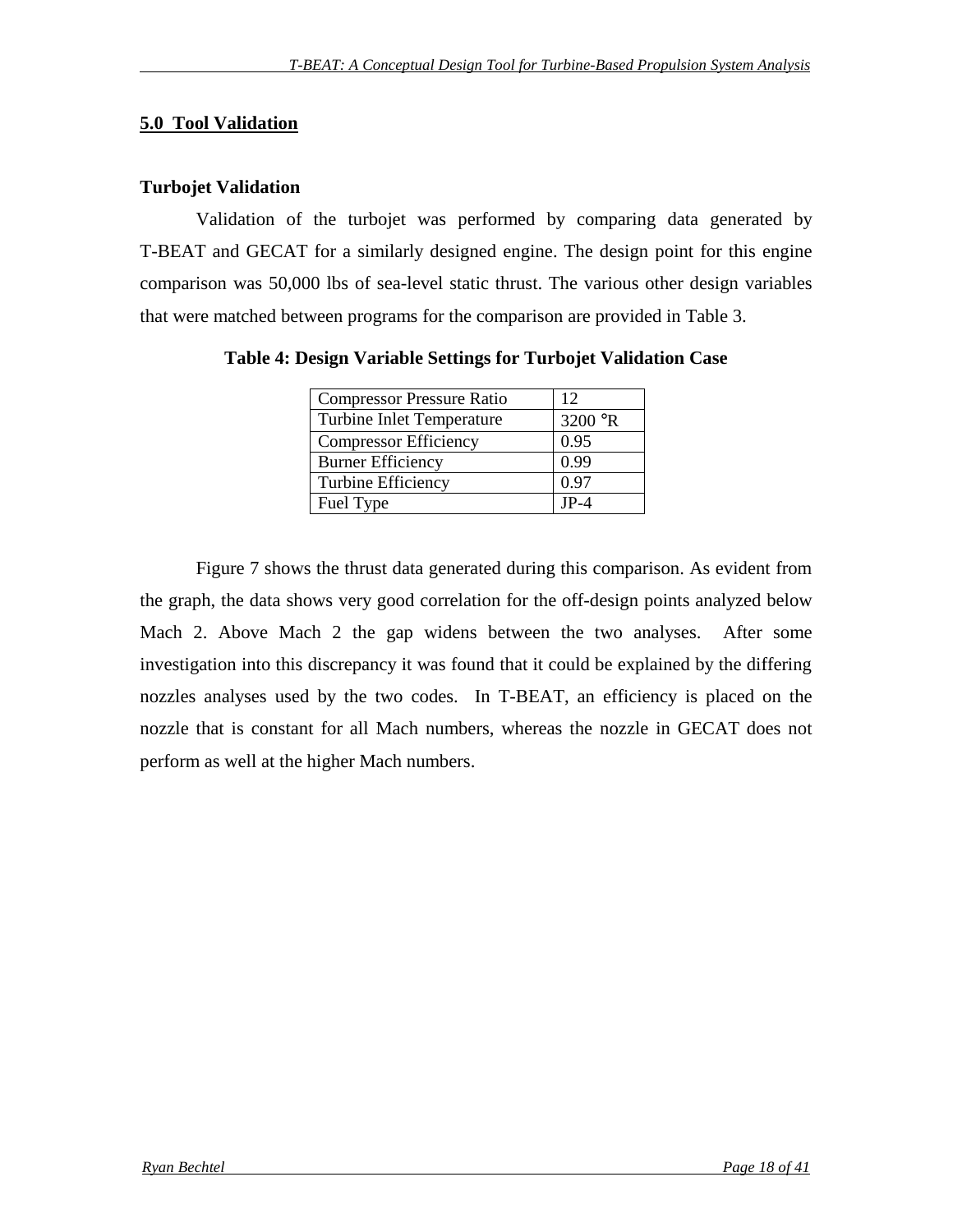

**Figure 7: T-BEAT versus GECAT Thrust Data Validation**

The Isp comparison given in Figure 8 shows good correlation between the two codes as well however, again there is a slight divergence at very high Mach numbers.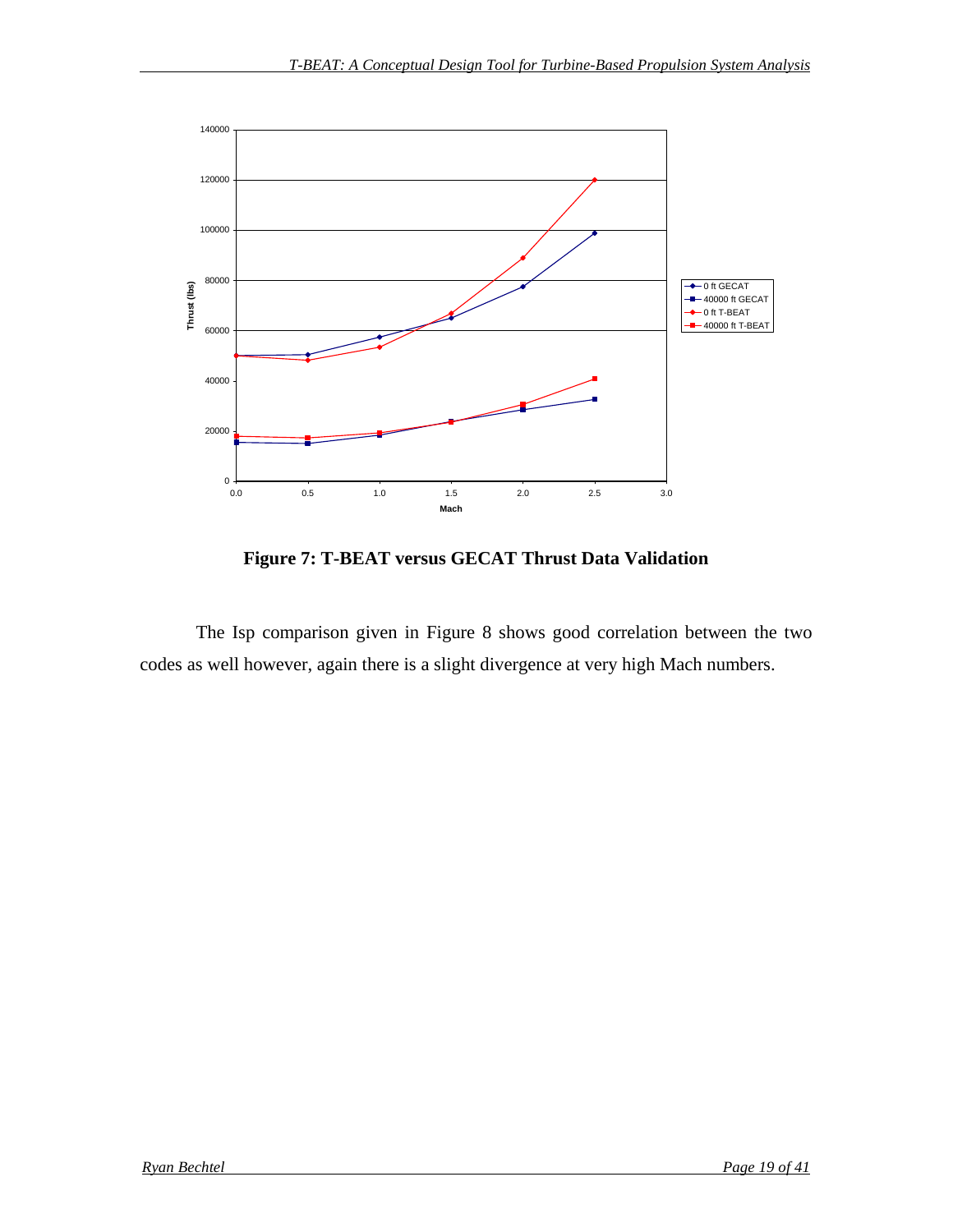

**Figure 8: T-BEAT versus GECAT Isp Data Validation**

#### **Afterburning Turbojet Validation**

In order to achieve more thrust it is possible to burn additional fuel after the turbine. However, this thrust augmentation comes at the price of decreased fuel efficiency. Afterburning typically increases the thrust up to fifty percent while decreasing fuel efficiency by up to a third [6]. In order to validate the T-BEAT afterburner, an engine was designed using the same design variables as the turbojet described above and analyzed at sea-level atmosphere conditions. Output data was then generated for cases with the afterburner on and off and compared to a similar engine modeled using GECAT. The results for the thrust and Isp data are given in Figure 9 and Figure 10 respectively. As evident in the graph, the thrust increased on average by approximately forty percent while the Isp decreased by about forty percent. These numbers appear to be in close agreement with data generated by GECAT.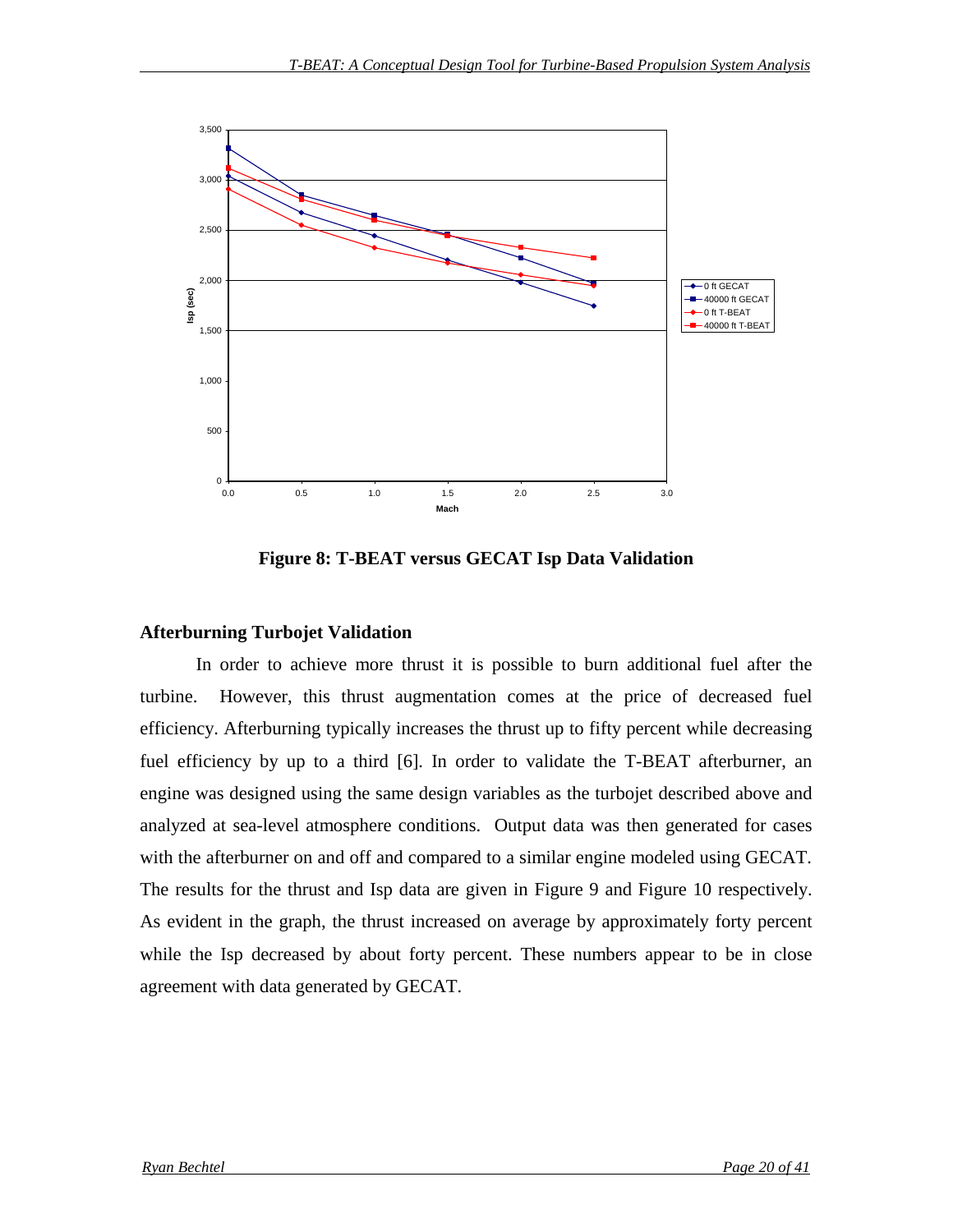

**Figure 9: Afterburning Turbojet Thrust Data**



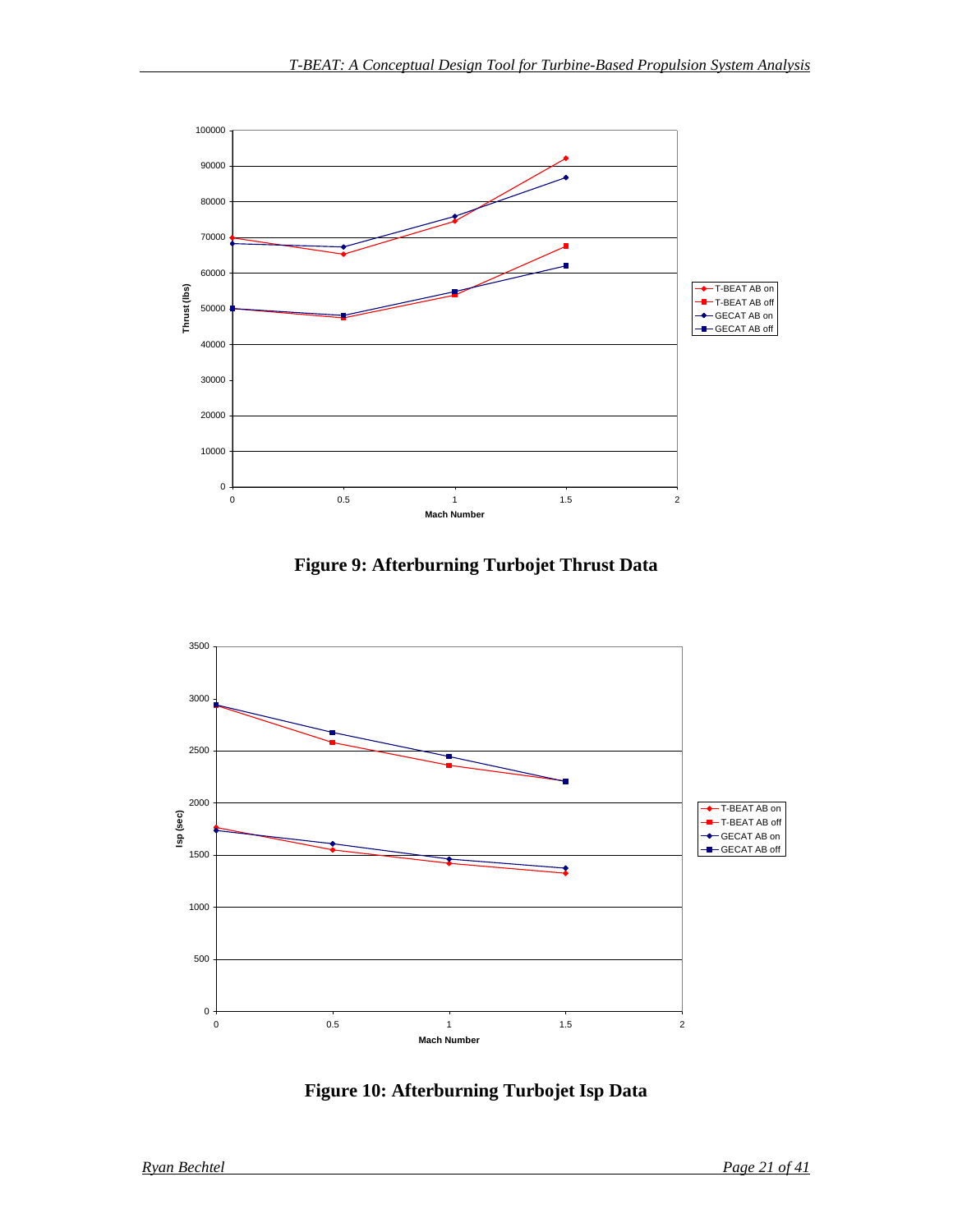### **Ramjet Validation**

 The program SCCREAM was used in order to validate the ramjet data [2]. SCCREAM was used instead of GECAT because a student version of GECAT was being used and it was not possible to model a hydrogen-fueled ramjet with this version. The thrust data is provided in Figure 11. The thrust coefficients are based on a reference inlet area of fifty square feet.



**Figure 11: Ramjet Thrust Data**

From the general trends in the plot of the thrust data it appears T-BEAT is not exactly matching the results from SCCREAM. The main difference appears in the data below Mach 3 where the engine is unstarted. This discrepancy is due to the fact that T-BEAT uses a simpler method to model the unstarting of the inlet. The difference in the data at higher speeds may be due to SCCREAM allowing the user more freedom in the geometry of the engine and therefore it could not be exactly matched. The same trends appear to be true of the Isp data given in Figure 12.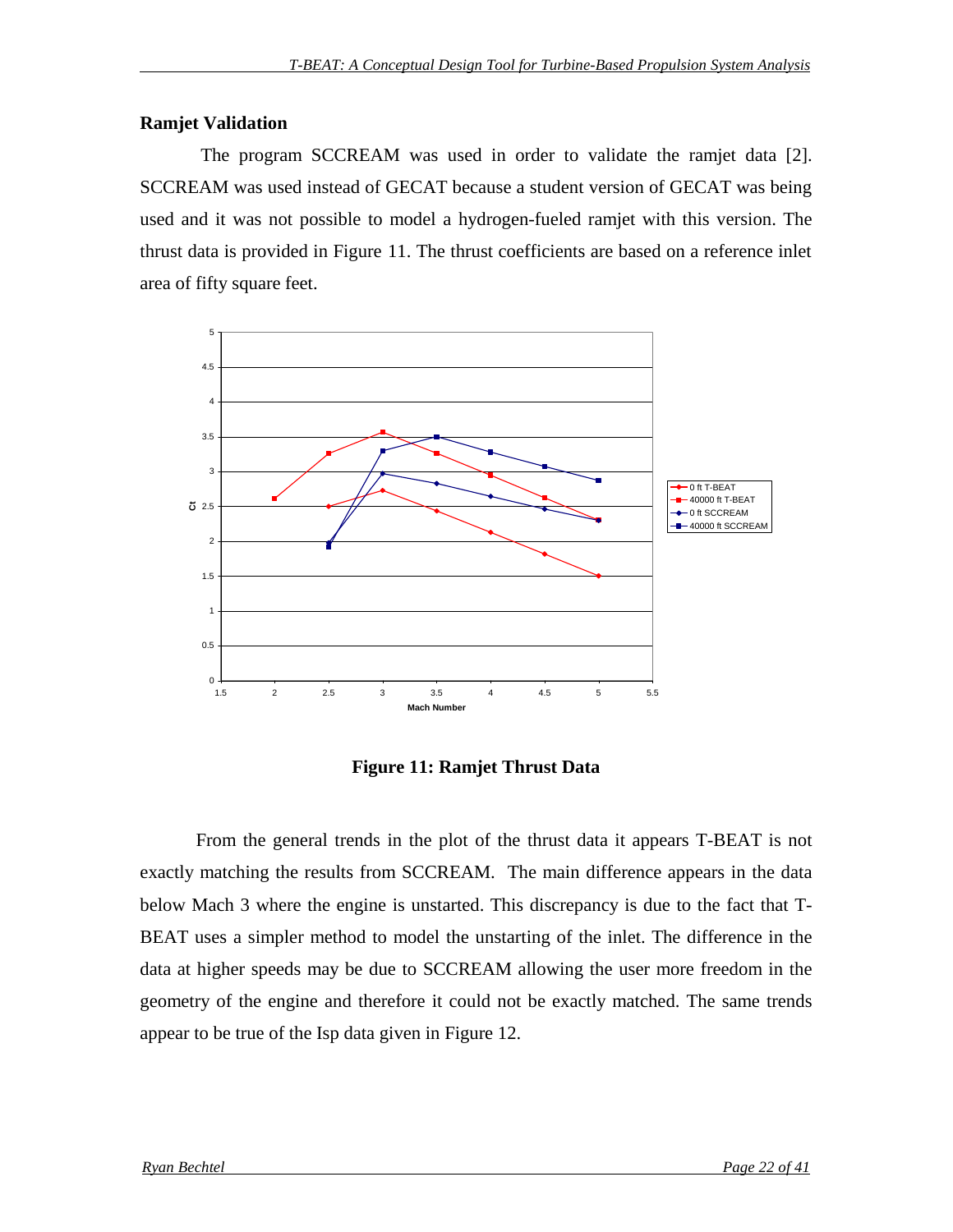

**Figure 12: Ramjet Isp Data**

### **TBCC Validation**

In order to validate the data for the turbine-based combined-cycle engine it was necessary to use the program TBCC-X [1]. This design tool runs on a UNIX workstation with a graphical user interface. This format allows the user to observe the affect on engine performance by interactively changing design variables. The TBCC-X tool models the TBCC engine in the over-under configuration, and therefore this configuration was run in T-BEAT as well. The design variables held constant between the two engines are provided in Table 4. The ramjet reference area used for the coefficient of thrust calculation is the maximum cowl area.

**Table 5: Design Variable Settings for TBCC Validation Case**

| Low Speed Fuel         | Jet-A        |
|------------------------|--------------|
| CPR                    | 12           |
| Turbine Inlet Temp     | 3200 R       |
| S.L.S. Thrust          | 10000 lbs    |
| <b>High Speed Fuel</b> | Hydrogen     |
| Ramjet Ref. Area       | $50$ ft $^2$ |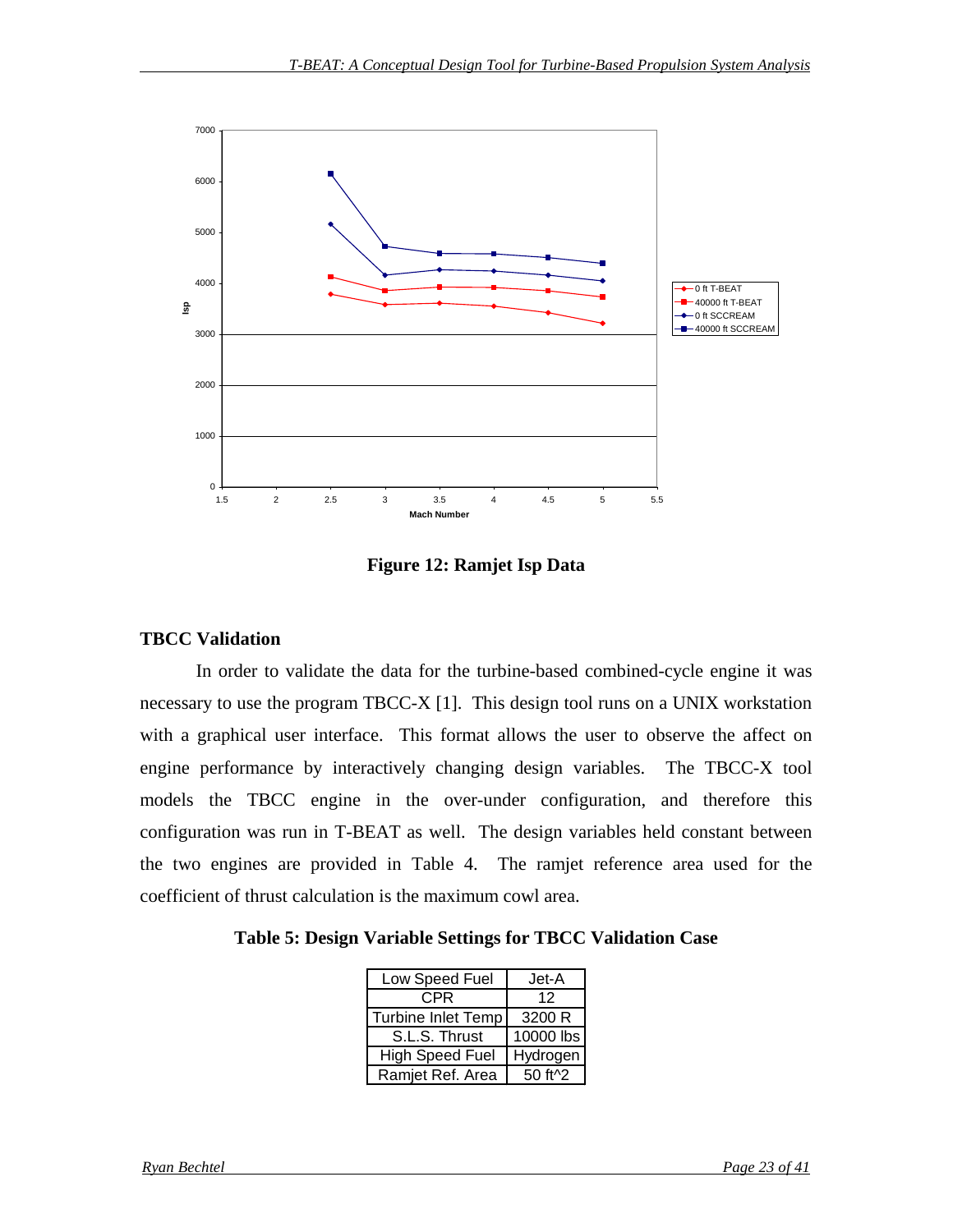Off-design data was then generated using the two codes for Mach numbers ranging between 0 and 5.5 at altitudes of 0 and 40,000 ft. Thrust data is provided in Figure 13. Note that the low speed data is given as thrust in pounds whereas the high speed data is given in the form of a dimensionless thrust coefficient. As evident from the graph, the low speed data matches fairly well except for a slight dip around Mach 1. This slight deviation was found to be caused by the TBCC\_X program modeling some shock interaction not considered by T-BEAT. The high speed data matches fairly well also, although it is noted that the high speed system in TBCC\_X appears to be started at a lower Mach number than in T-BEAT.



**Figure 13: TBCC\_X versus T-BEAT Thrust Data Validation**

The Isp results for the TBCC comparison are provided in Figure 14. Again the low speed system data shows good agreement. Looking at the high speed data, it may appear strange that the Isp is better than that of the low speed system. This is a result of different fuels being used for each mode. This decision was made based on this design being the default case for the TBCC\_X program. The Isp data for the high speed does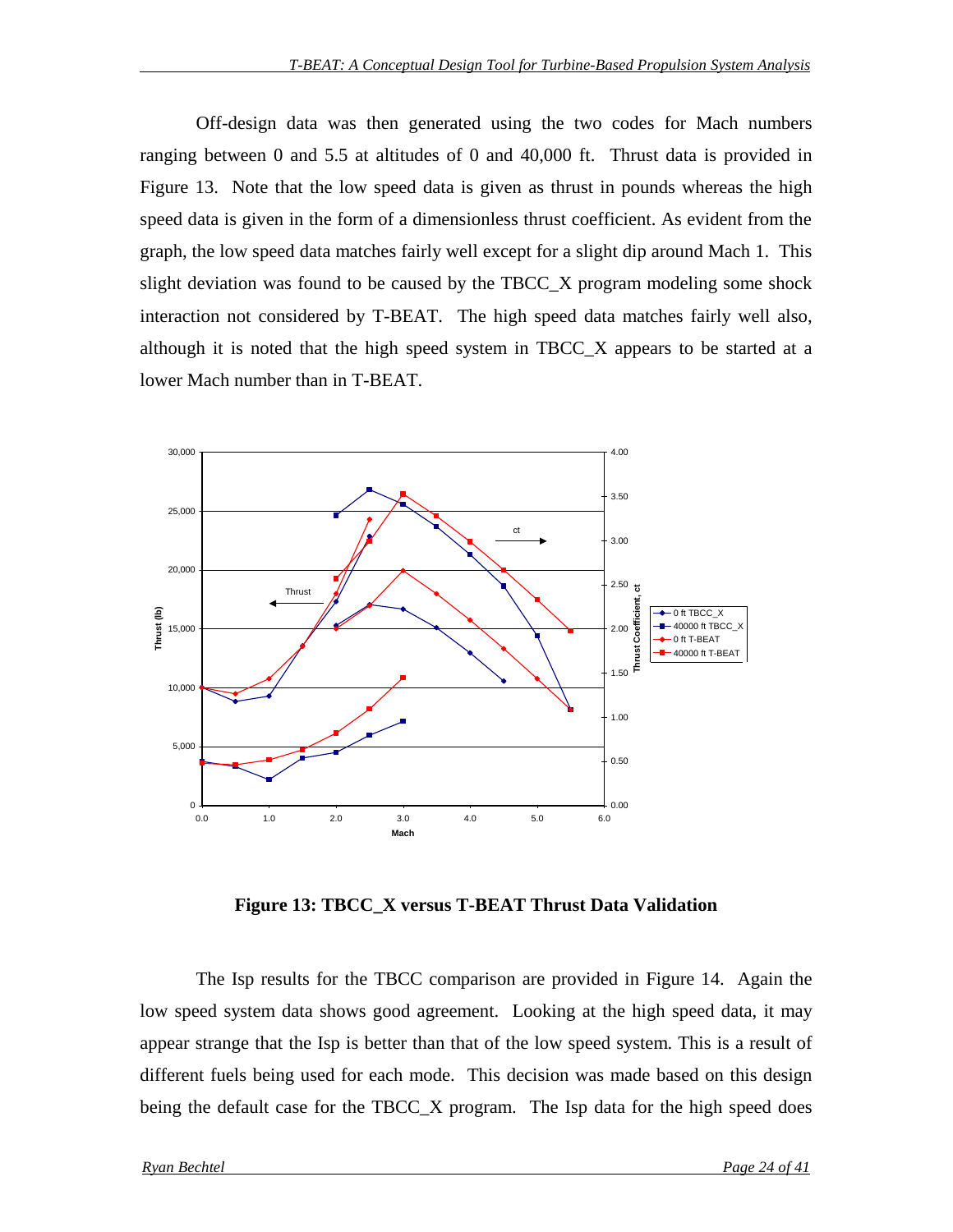not match as well as that of the low system. The Isp for the engine generated by TBCC\_X peaks earlier and drops off more quickly than that of the T-BEAT engine. The reason behind this could be that TBCC\_X uses a less fuel efficient thermal-choke to regulate the flow whereas T-BEAT assumes variable geometry.



**Figure 14: TBCC\_X versus T-BEAT Isp Data Validation**

### **Pre-cooled Engine Validation**

Current studies are being conducted investigating the use of a pre-cooled turbojet engine for access to space. Much of this work is being done in Japan on the ATREX engine [7]. The idea behind this cycle is to use a cryogenic fuel such as Hydrogen in a heat exchanger to remove heat from the air entering the compressor. This pre-cooled air benefits the engine in two main ways. First, the lower temperature air has a higher density that allows more efficient combustion that leads to higher thrust. Secondly, the higher density air is easier to compress and therefore the load on the compressor is less improving the Isp. One of the disadvantages of such a cycle is that the heat exchanger before the compressor causes a total pressure loss due to skin friction. Another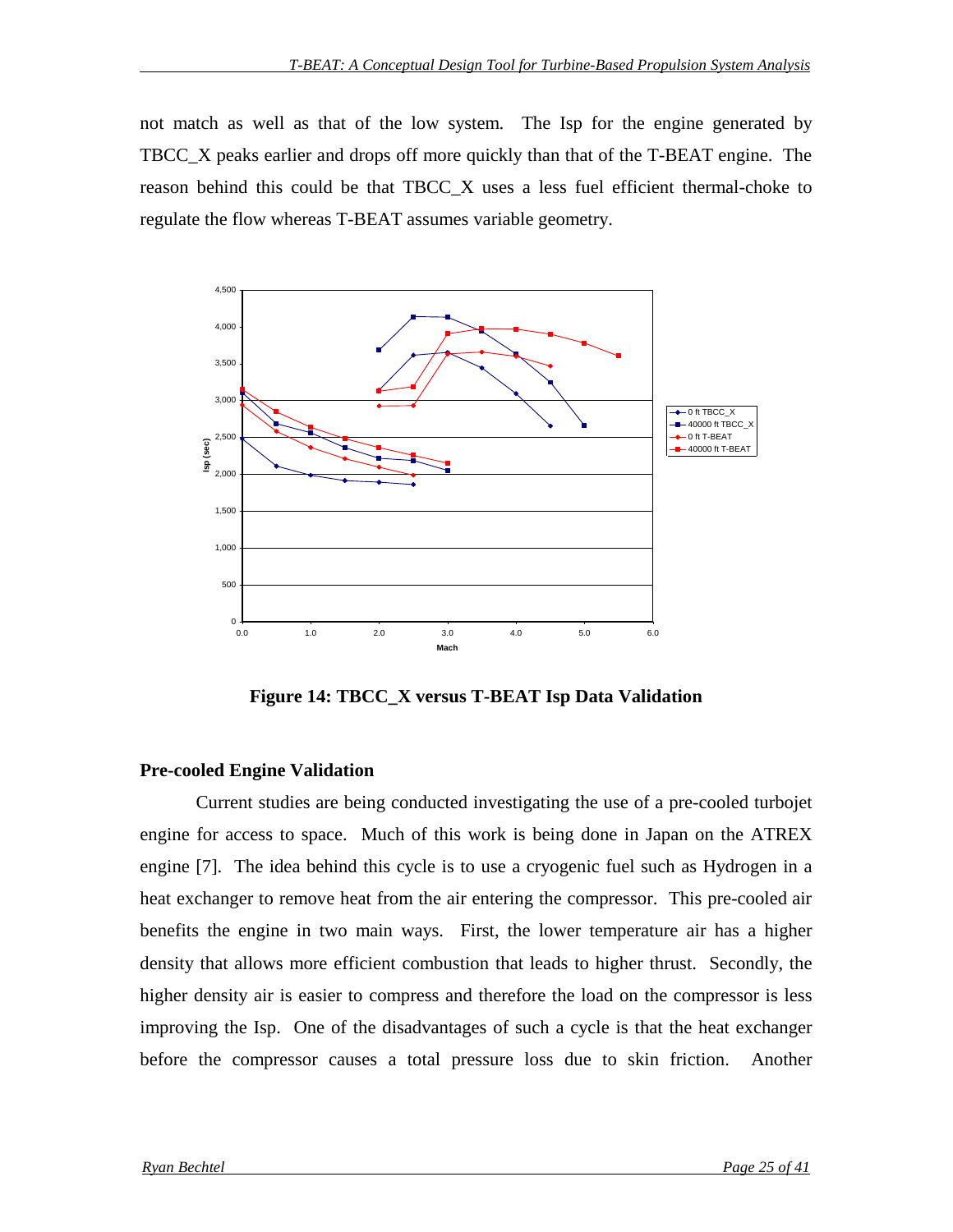disadvantage is that the amount of fuel needed for cooling may be more than is necessary for combustion and therefore it may be necessary to carry excess fuel.

In order to model such a cycle, the basic turbojet cycle was slightly modified. The temperature entering the compressor was lowered, and the total pressure loss slightly increased. Also, since this cycle is limited to the use of hydrogen the turbine inlet temperature was increased to represent possible use of the hydrogen to cool the turbine blades. This could be achieved by using the hydrogen to further lower the temperature of the turbine cooling air thus increasing the inlet temperature of the turbine. Data was then generated for this cycle and compared to the basic turbojet in order to see the benefits. The thrust results are provided in Figure 15. In general, the thrust is slightly better for the pre-cooled engine through the lower Mach numbers and then significantly higher at the high Mach number range. This is due to the decreased temperature entering the compressor having a greater effect on performance as the operating conditions become more severe.



**Figure 15: Pre-Cooled Turbojet versus Basic Turbojet Thrust Data**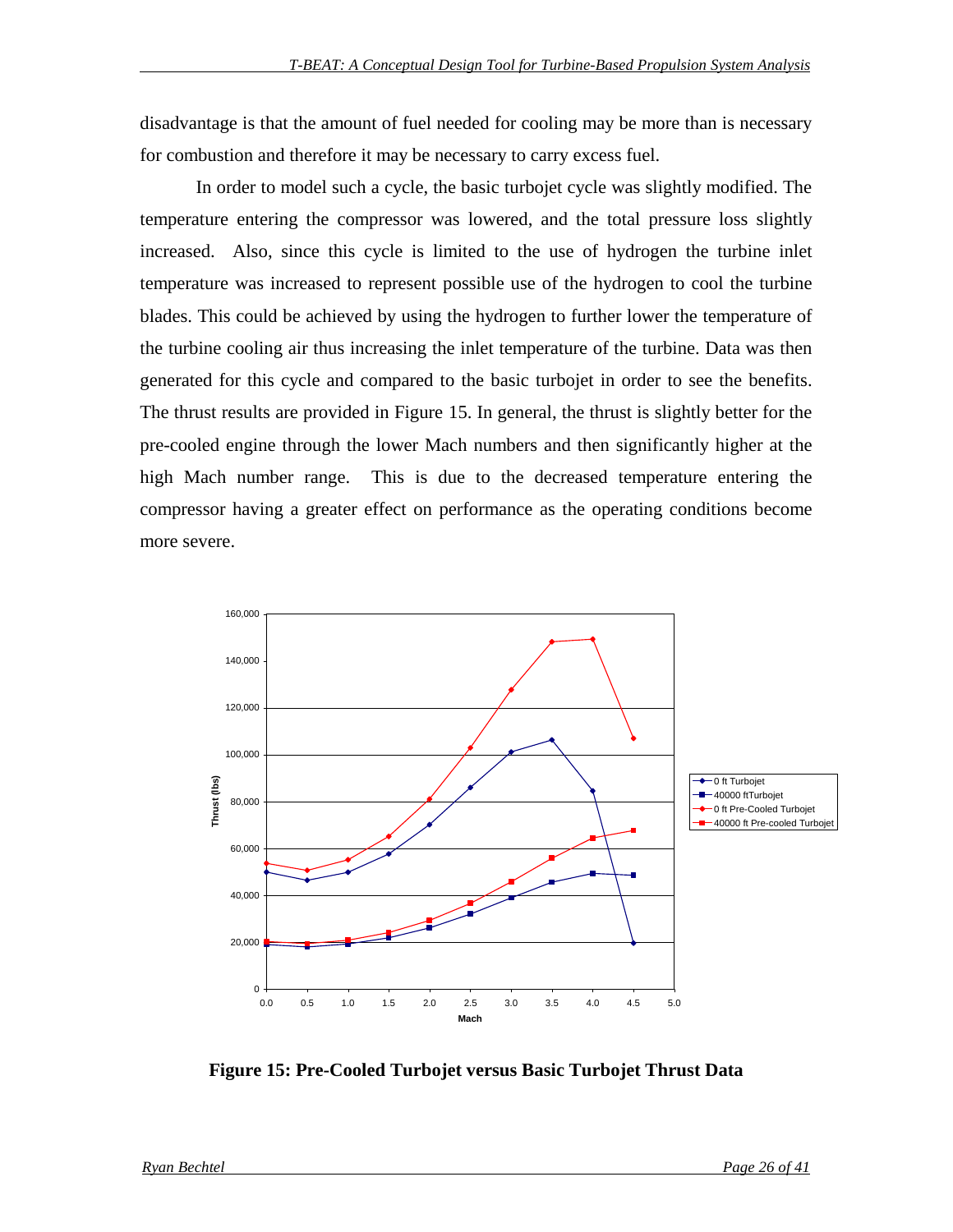Isp data for the pre-cooled turbojet is provided in Figure 16. This graph shows the Isp practically the same for the two configurations. This trend occurs because allow the work demand on the compressor is lower and Isp could be greater, the extra fuel needed for the heat exchanger cancels out this effect. The only exception is at the extreme operating range which was explained above.



**Figure 16: Pre-Cooled Turbojet versus Basic Turbojet Isp Data**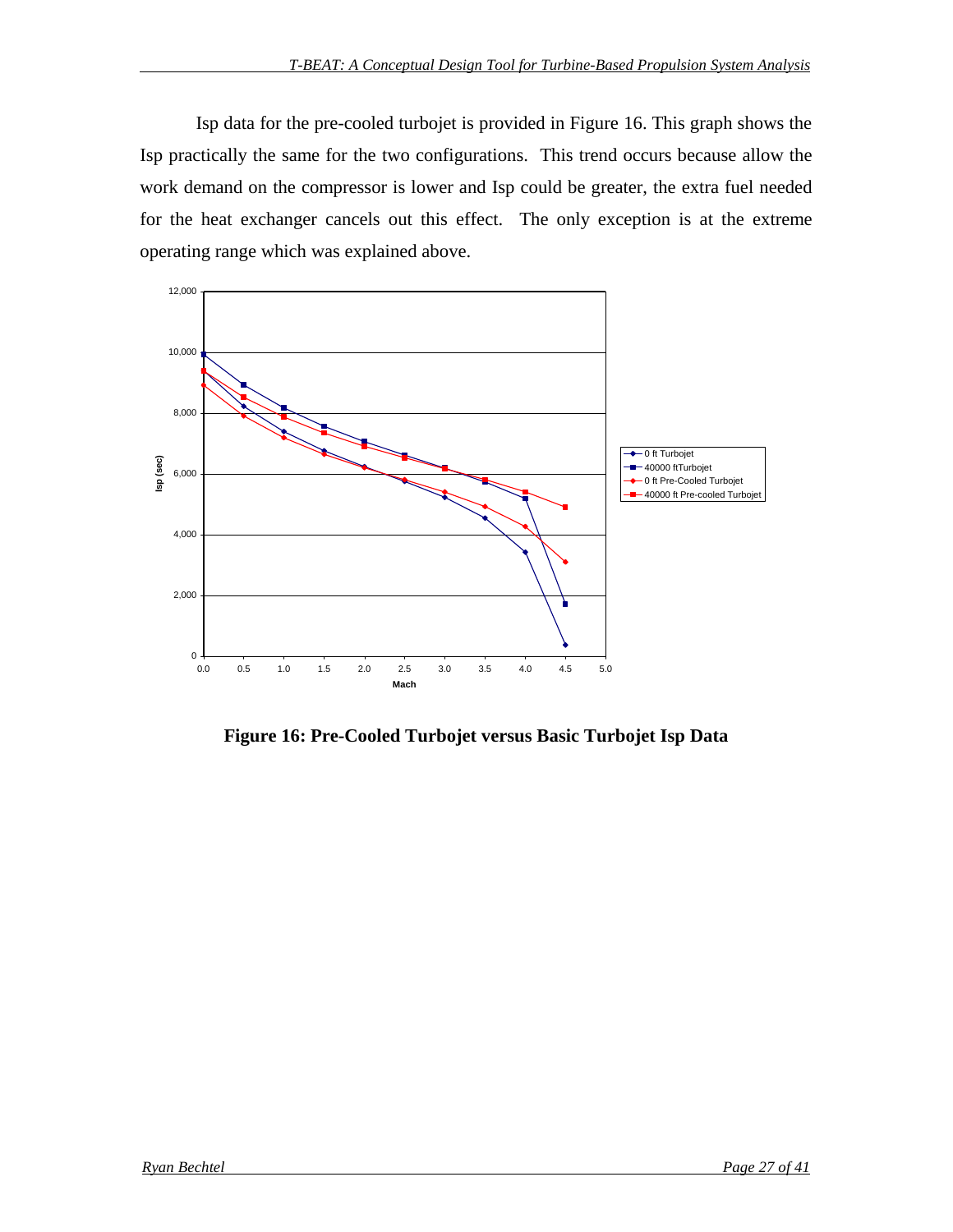### **6.0 User Guide**

Although it was attempted to make T-BEAT as user friendly as possible, a small sample case may be helpful for first-time users. Figure 17 shows a screen capture of the T-BEAT main page where the user must select an engine configuration.

| <b>SET OF AT - National SET</b>                                                                                                                                                                                           |                                            | 馬口口                           |
|---------------------------------------------------------------------------------------------------------------------------------------------------------------------------------------------------------------------------|--------------------------------------------|-------------------------------|
| Ed Ver Se Connacato Help<br>Coolman: A Leoner Portfolio net prechadul "berkisi" Brat Hei                                                                                                                                  |                                            | <b>C</b> C ManRison <b>CO</b> |
|                                                                                                                                                                                                                           |                                            |                               |
| $\frac{\partial}{\partial x^2} = \frac{\partial}{\partial y^2} = \frac{\partial}{\partial x^2} = \frac{\partial}{\partial y^2} = \frac{\partial}{\partial x^2}$<br>¥<br>$\frac{1}{200}$<br>品品<br><b>Part of Fourte In</b> | 团<br><b>TOWN</b>                           |                               |
|                                                                                                                                                                                                                           |                                            |                               |
|                                                                                                                                                                                                                           | T-BEAT: Turbine-Based Engine Analysis Tool |                               |
| Select Engine Configuration:                                                                                                                                                                                              |                                            |                               |
| Tebori                                                                                                                                                                                                                    | Alle do estuar The board                   |                               |
| <b>HILL THE</b>                                                                                                                                                                                                           | llilit                                     |                               |
| <b>Earned</b>                                                                                                                                                                                                             | Overflicker TBCC                           |                               |
| ø۵<br>Œ                                                                                                                                                                                                                   | $-1$<br>$\sim$                             |                               |
| <b>Free Cooled Trailways</b>                                                                                                                                                                                              | fa-Lice TROC                               |                               |
| ₩                                                                                                                                                                                                                         |                                            |                               |
| Developd T-BEAT Source Code                                                                                                                                                                                               |                                            |                               |
| $\mathbf{z}$<br>Donemy Cere                                                                                                                                                                                               |                                            | <b>THE AN UP OF A</b>         |

**Figure 17: T-BEAT Main Page**

In this example the Turbojet configuration is selected by clicking on either the word Turbojet or the picture. Since these are both links, the user is brought to a new webpage where the appropriate inputs may be entered. This page is shown in Figure 18.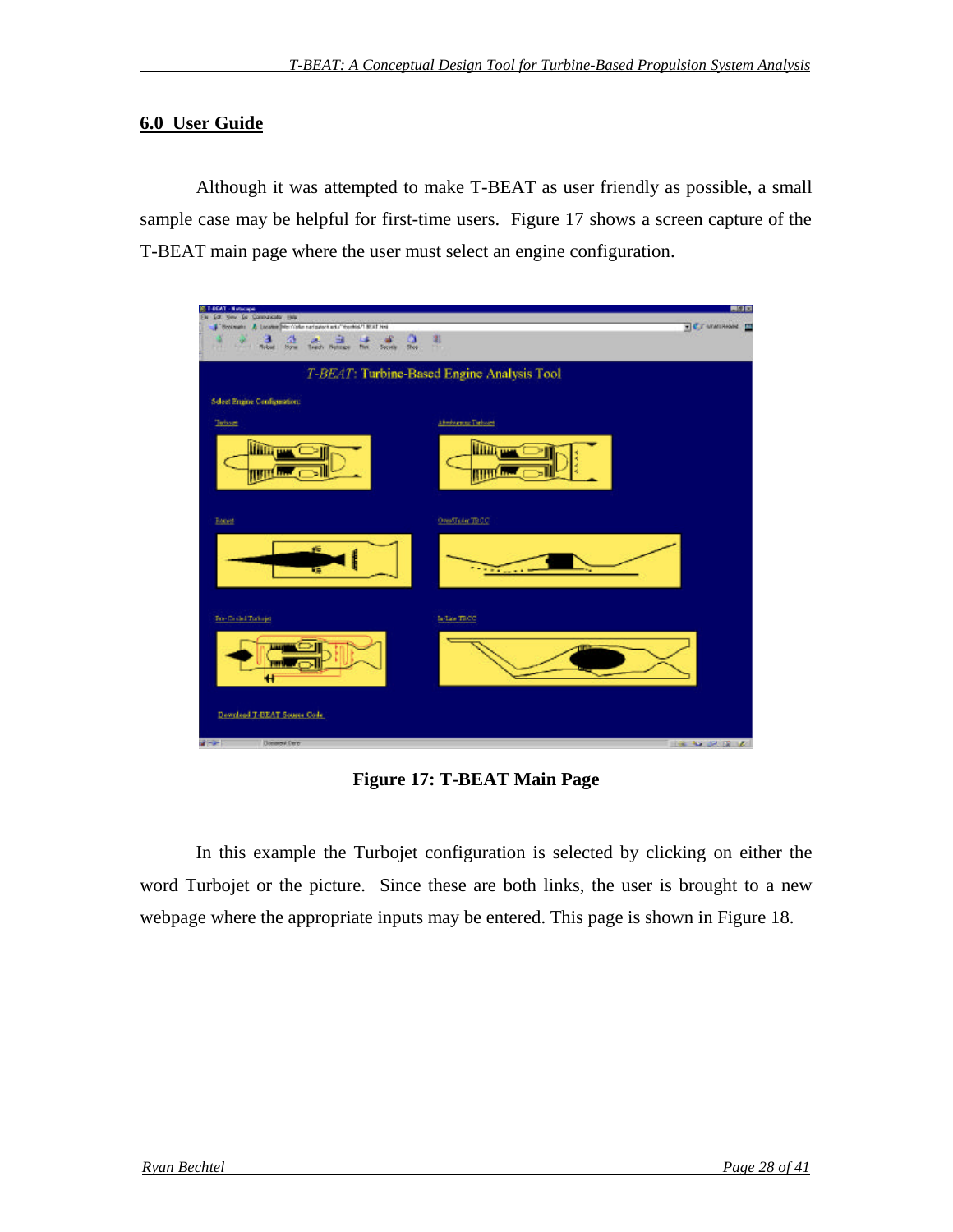| <b>S Farboird Analysis - Netecape</b>                                                  |                                         | 再打印                     |
|----------------------------------------------------------------------------------------|-----------------------------------------|-------------------------|
| in Ell your Go Commission Help                                                         |                                         |                         |
| F Solmer: L Locator McCratical perinets' bichi-MCEY-IES-hibrarhes                      |                                         | - CS' Metrifesed        |
|                                                                                        | n                                       |                         |
| <b>Grandy Kennane</b><br><b>Mack</b><br><b>Fielding</b><br><b>Cluz</b><br><b>Thurs</b> |                                         |                         |
|                                                                                        |                                         |                         |
| <b>Turhojet Analysis</b>                                                               |                                         |                         |
|                                                                                        |                                         |                         |
|                                                                                        |                                         |                         |
|                                                                                        |                                         |                         |
|                                                                                        |                                         |                         |
|                                                                                        |                                         |                         |
|                                                                                        |                                         |                         |
|                                                                                        |                                         |                         |
| 50100<br><b>Natur Buquirod Threst:</b><br>Dist                                         |                                         |                         |
|                                                                                        |                                         |                         |
| Number of Engines:                                                                     |                                         |                         |
| Enter Reference Point Mach Munber:                                                     |                                         |                         |
| et.<br>Enter Reference Point Atlitiche:                                                |                                         |                         |
| 22<br>Compressor Frezeure Batio:                                                       |                                         |                         |
| 3210<br><b>Maximum Turbine Inlet Temp:</b>                                             |                                         |                         |
|                                                                                        | deg R                                   |                         |
| Solact Run Ranges                                                                      |                                         |                         |
|                                                                                        |                                         |                         |
| Minlaum Mach Sunbox:                                                                   | ΙŪ<br><b>Minimum Altitude:</b><br>ft.   |                         |
| 15<br>Maximum Mach Sumbor:                                                             | 80000<br>Đ.<br><b>Haximum Altitude:</b> |                         |
| 0.5                                                                                    | 10000                                   |                         |
| Thorescot (                                                                            | Dictionont:                             |                         |
|                                                                                        |                                         |                         |
| Propellant Type: OJET-A<br><b><i>Dipdroqun</i></b>                                     |                                         |                         |
|                                                                                        |                                         |                         |
| 0.94<br>Compressor Efficiency:                                                         |                                         |                         |
| 0.96<br>Turbine Efficiency:                                                            |                                         |                         |
| 0.99<br>Numer Efficiency:                                                              |                                         |                         |
|                                                                                        |                                         |                         |
| [0.56]<br>Mach at Compressor Face:                                                     |                                         |                         |
| $B - D$<br>Maximum Engine Diameter:<br><b>Tt</b>                                       |                                         |                         |
|                                                                                        |                                         |                         |
| Execute Program<br>Reset                                                               | T-BEAT Main Page                        |                         |
|                                                                                        |                                         |                         |
|                                                                                        |                                         |                         |
| <b>MITAL</b><br>Document, Il rec-                                                      |                                         |                         |
|                                                                                        |                                         | <b>THE ALL UP IS AN</b> |

**Figure 18: Turbojet Input Screen**

As can be seen from the figure, default values for all the inputs are provided. If however, the user wishes to modify them, they must simply click in the box and replace the default value with the value they desire. If the user enters a number outside the range of T-BEAT's capabilities, they will be asked to re-enter a value. This is achieved using a Javascript. This may also occur if the user accidentally enters a value for the compressor efficiency of 94 instead of 0.94 as intended.

Once all the inputs are entered, the user must click on the box labeled Execute Program found at the bottom left of the screen. Depending on the size of the user's monitor, it may be necessary to scroll down on the page for the Execute Program button to be in view. If the user decides to analyze a different configuration they may click on the "Back" button on their Web browser, or click on the link labeled "*T-BEAT* Main Page" found in the bottom right of the screen.

Once the Execute Program button has been clicked, T-BEAT will then analyze the engine design and the user will be sent to the output page shown in Figure 19. The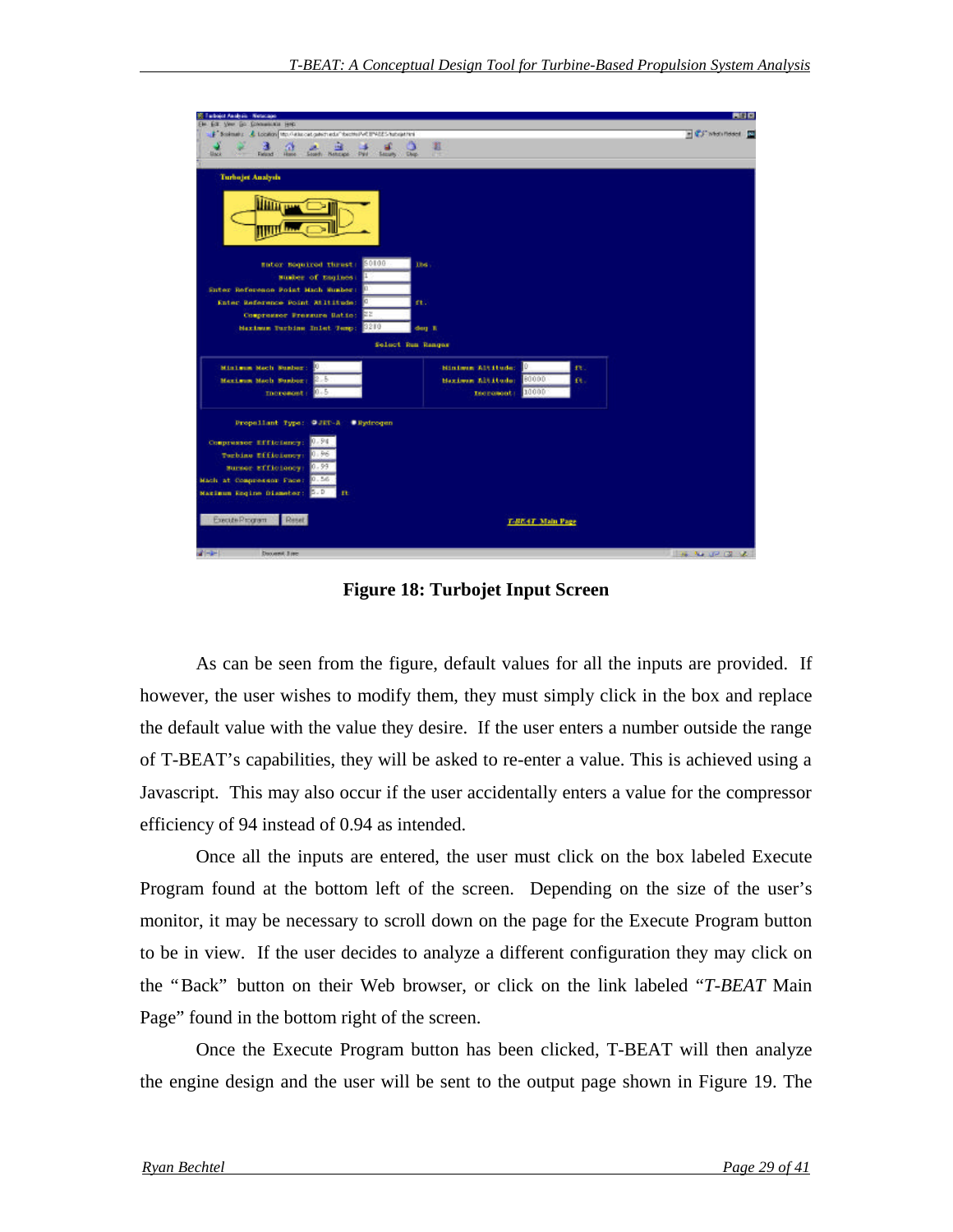output page has links to the three output formats that T-BEAT creates. The user may then click on any of these links to access the results of the analysis. If the user wishes to save the data, the best method for doing so is to highlight the desired data and then copy and paste it into a spreadsheet program. It should be noted that on this output page it is suggested to the user to hold down the shift key and click on Refresh or Reload on their browser in order to ensure the data they are seeing is for their current run. Some browsers may load up the output page from cache and the user could mistakenly be looking at data from a previous run.



**Figure 19: T-BEAT Output Page**

Also found on the output page are links to the two input files used in T-BEAT. The user may save these in order to record the inputs they used in this design for future reference. Finally, if the user wishes to rerun the analysis they can click "Back" on their browser, change the desired input values, and then click on the Execute Program button again.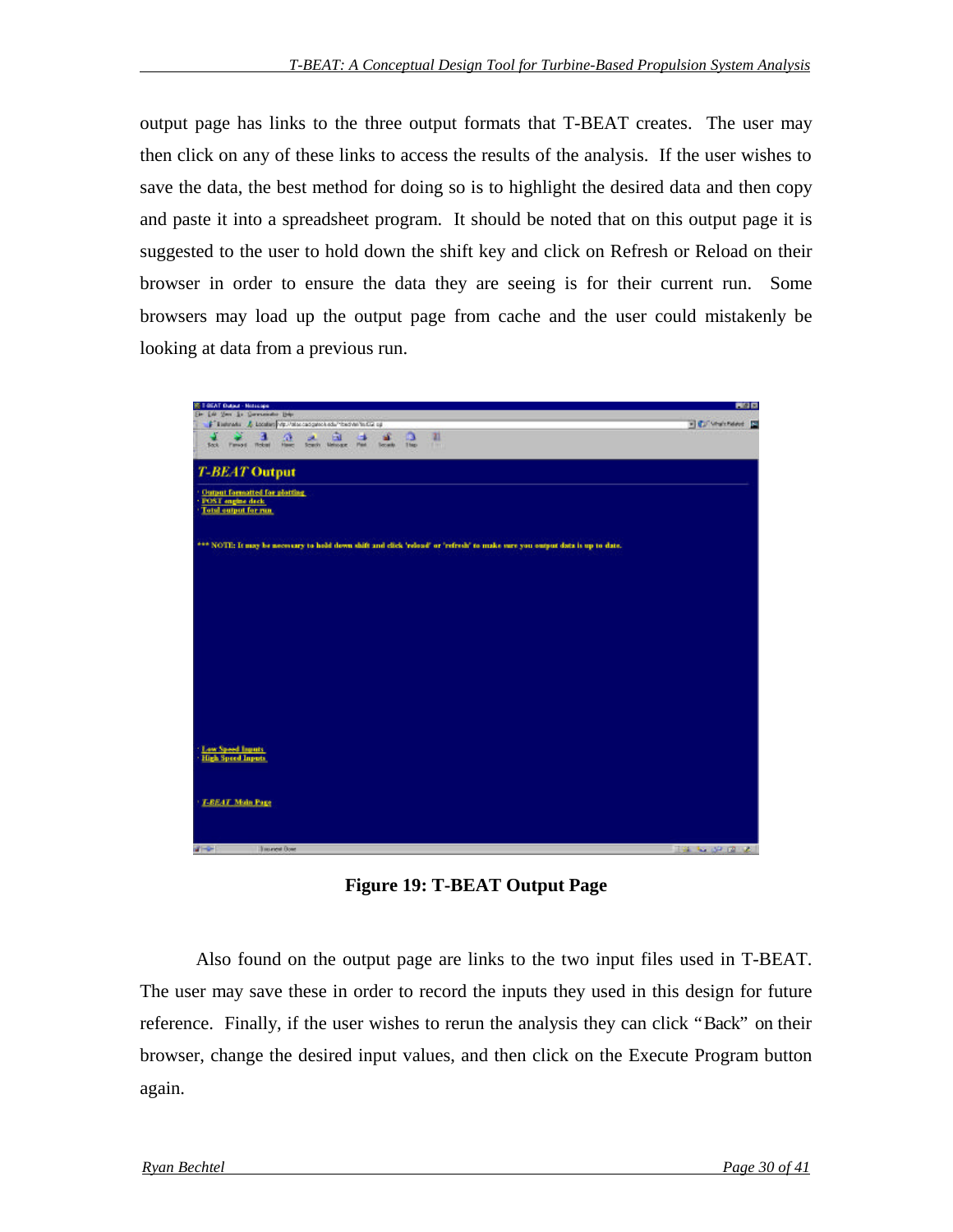### **7.0 Conclusion**

The recent renewal of interest in turbine-based launch vehicles has motivated the development of the low speed propulsion system analysis tool T-BEAT. Because of the low maturity level of turbine-based space access vehicles, this tool was geared toward conceptual design. In order to meet this goal, T-BEAT allows the user much control over engine configuration, design variables and operating points. T-BEAT creates output in a POST engine deck format to allow quick exchange between design disciplines. Additionally, T-BEAT can be executed from the command line of a UNIX system or remotely via the World Wide Web. This feature allows designers with different computing platforms and geographic locations to use the tool. Validation of the tool has been completed using GECAT, SCCREAM and TBCC-X. This validation shows good correlation between the codes and verifies that T-BEAT is working as expected.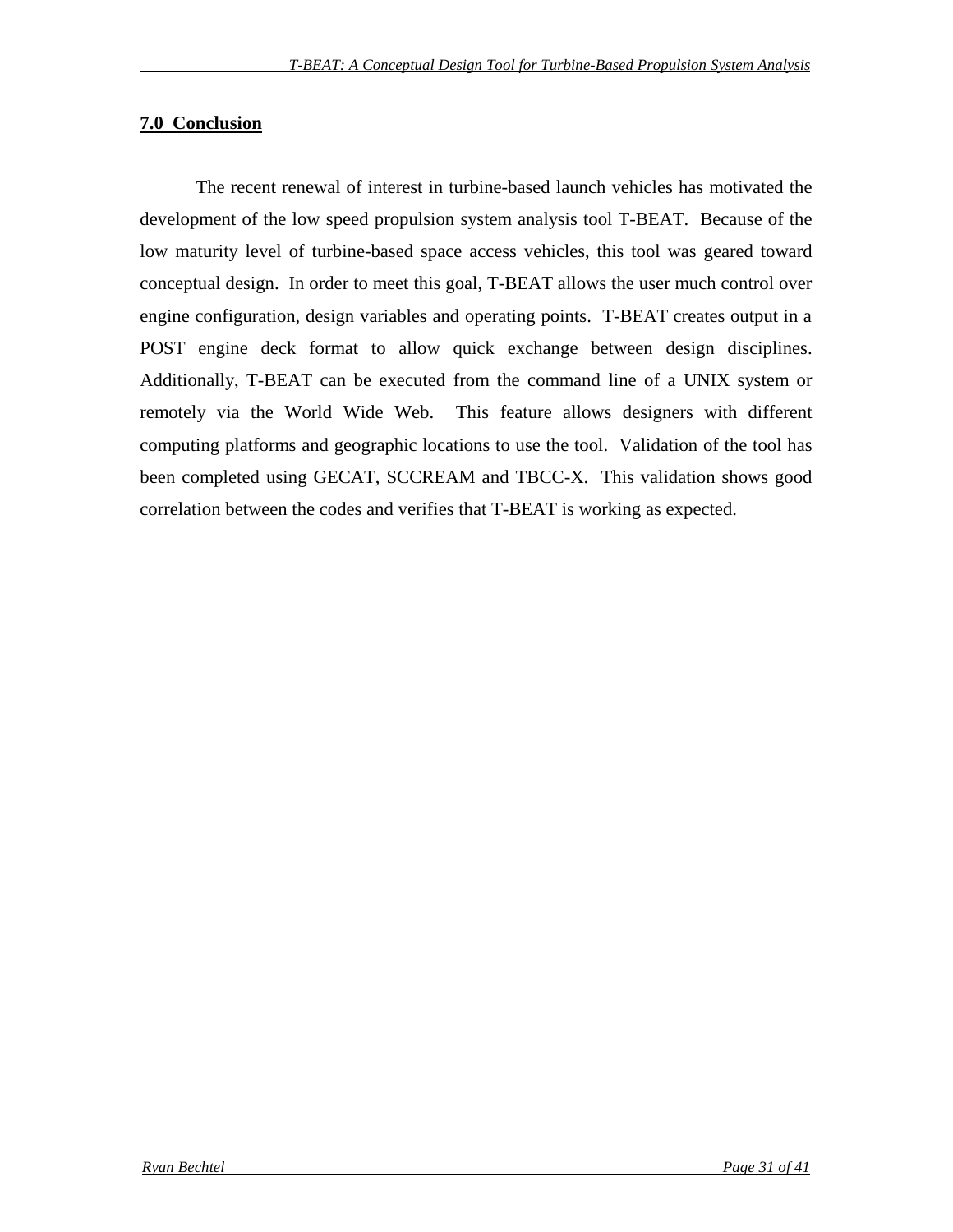### **8.0 References**

- 1. Benson, T.J., Trefny, C.J., Walker, J.F., "Interactive Design Tool for Turbine Based Combined Cycle Engines," AIAA 97-3160, 33<sup>rd</sup> AIAA/ASME/SAE/ASEE Joint Propulsion Conference & Exhibit, July 6-9, 1997, Seattle, WA.
- 2. Bradford, J. E., Olds, J. R., "SCCREAM v.5: A Web-Based Airbreathing Propulsion Analysis Tool," AIAA 99-2104, 35th AIAA/ASME/SAE/ASEE Joint Propulsion Conference, Los Angeles, CA, June 20-24, 1999.
- 3. Escher, W., "Proposed Lexicon for Combined-Cycle Hypersonic Propulsion Systems," May 20, 1996.
- 4. Escher, W., "Spaceliner class operability gains via combined airbreathing/rocket propulsion," AIAA 99-2355, AIAA/ASME/SAE/ASEE Joint Propulsion Conference and Exhibit, 35th, June 20-24, 1999, Los Angeles, CA.
- 5. Martin, J.A., "A Tutorial: Airbreathing and Rocket-Based Combined Cycle (RBCC) Propulsion," The University of Alabama, Tuscaloosa, AL.
- 6. Mattingly, Jack D., *Elements of Gas Turbine Propulsion,* McGraw-Hill, Inc., 1996.
- 7. Taguchi,H., Futamura, H., Yanagi, R., Maita, M., "Performance Analysis on Pre-Cooled Turbojet Engine for TSTO Spaceplane," IAF-00-S.5.03, 51<sup>st</sup> International Astronautical Congress, Rio de Janeiro, Brazil, October 2, 2000.
- 8. Trefny, C.J., Benson, T.J., "An Integration of the Turbojet and Single-Throat Ramjet," NASA Technical Memorandum 107085, Airbreathing Propulsion Subcommittee Meeting, Dec. 5-9, 1995, Tampa, FL.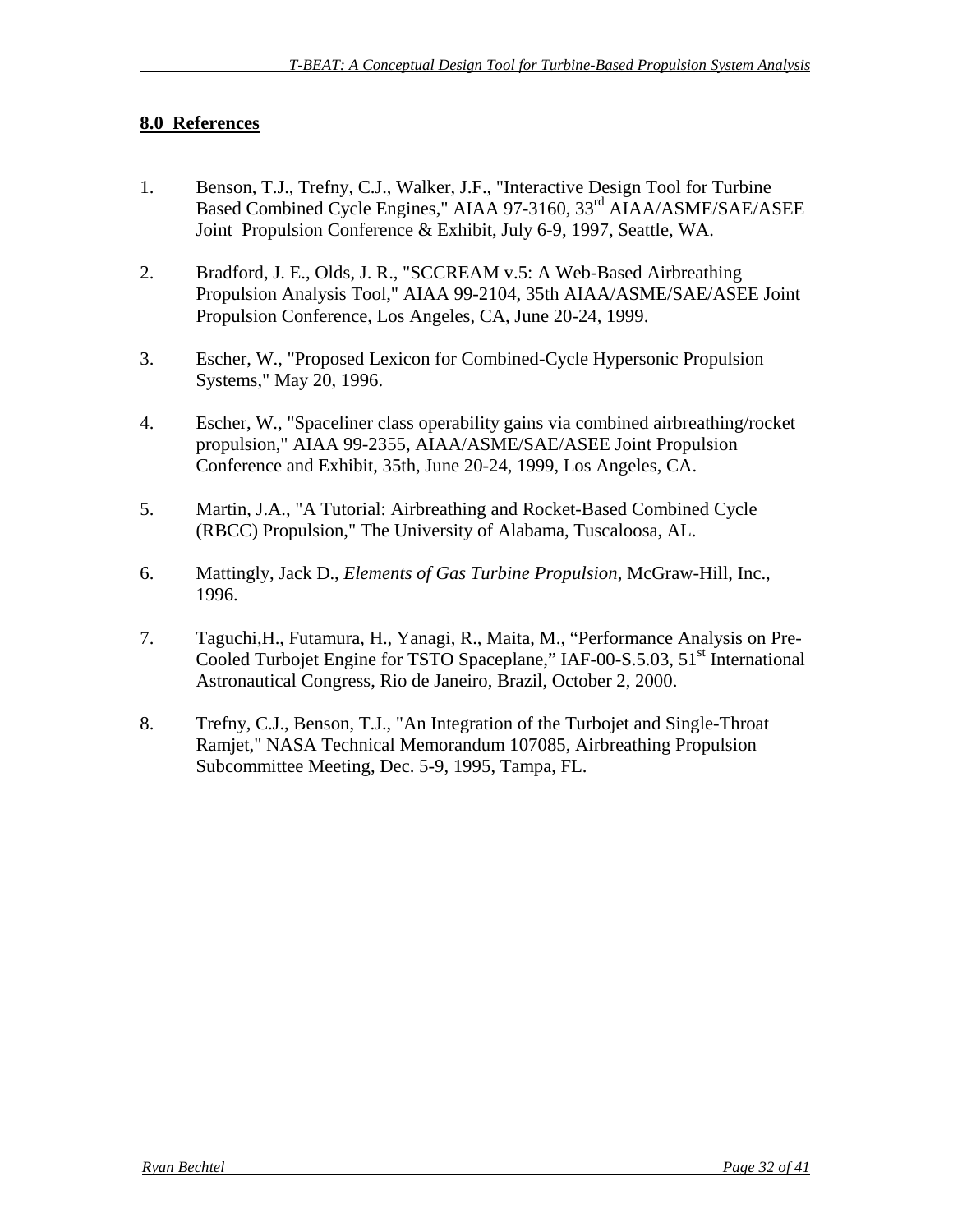# **Appendix A: Example of Output Formatted for Plotting**

TURBOJET

| Reference Mach:<br>Reference Altitude:<br>Isp:<br>Reference<br>Reference Thrust: |                | 0.5<br>20000<br>3054<br>50000 |         |
|----------------------------------------------------------------------------------|----------------|-------------------------------|---------|
| Altitude                                                                         | Mach           | Thrust                        | Isp     |
| 0                                                                                | 0              | 80211.4                       | 3319.80 |
| 0                                                                                | 0.5            | 75335.2                       | 2918.67 |
| 0                                                                                | $\mathbf{1}$   | 82484.5                       | 2647.37 |
| 0                                                                                | 1.5            | 98241.1                       | 2445.58 |
| $\mathsf 0$                                                                      | $\overline{2}$ | 123391                        | 2283.72 |
| $\mathbf 0$                                                                      | 2.5            | 156810                        | 2134.83 |
| 20000                                                                            | $\mathbf 0$    | 52705                         | 3423.74 |
| 20000                                                                            | 0.5            | 50000                         | 3054.46 |
| 20000                                                                            | $\mathbf{1}$   | 54535.2                       | 2793.89 |
| 20000                                                                            | 1.5            | 64273.7                       | 2594.48 |
| 20000                                                                            | $\overline{2}$ | 79969.8                       | 2434.01 |
| 20000                                                                            | 2.5            | 101639                        | 2291.53 |
| 40000                                                                            | 0              | 29951.6                       | 3516.54 |
| 40000                                                                            | 0.5            | 28619.8                       | 3173.89 |
| 40000                                                                            | $\mathbf{1}$   | 31061.4                       | 2923.38 |
| 40000                                                                            | 1.5            | 36184.4                       | 2726.64 |
| 40000                                                                            | $\overline{2}$ | 44464.2                       | 2566.84 |
| 40000                                                                            | 2.5            | 56113.8                       | 2427.32 |
| 60000                                                                            | 0              | 11433.6                       | 3516.09 |
| 60000                                                                            | 0.5            | 10924.9                       | 3173.31 |
| 60000                                                                            | $\mathbf{1}$   | 11857.2                       | 2922.75 |
| 60000                                                                            | 1.5            | 13813.7                       | 2725.99 |
| 60000                                                                            | $\overline{2}$ | 16975.7                       | 2566.19 |
| 60000                                                                            | 2.5            | 21424.4                       | 2426.65 |
| 80000                                                                            | 0              | 4185.16                       | 3502.87 |
| 80000                                                                            | 0.5            | 3995.19                       | 3156.38 |
| 80000                                                                            | 1              | 4339.53                       | 2904.35 |
| 80000                                                                            | 1.5            | 5064.53                       | 2707.18 |
| 80000                                                                            | $\overline{2}$ | 6236.11                       | 2547.29 |
| 80000                                                                            | 2.5            | 7880.97                       | 2407.44 |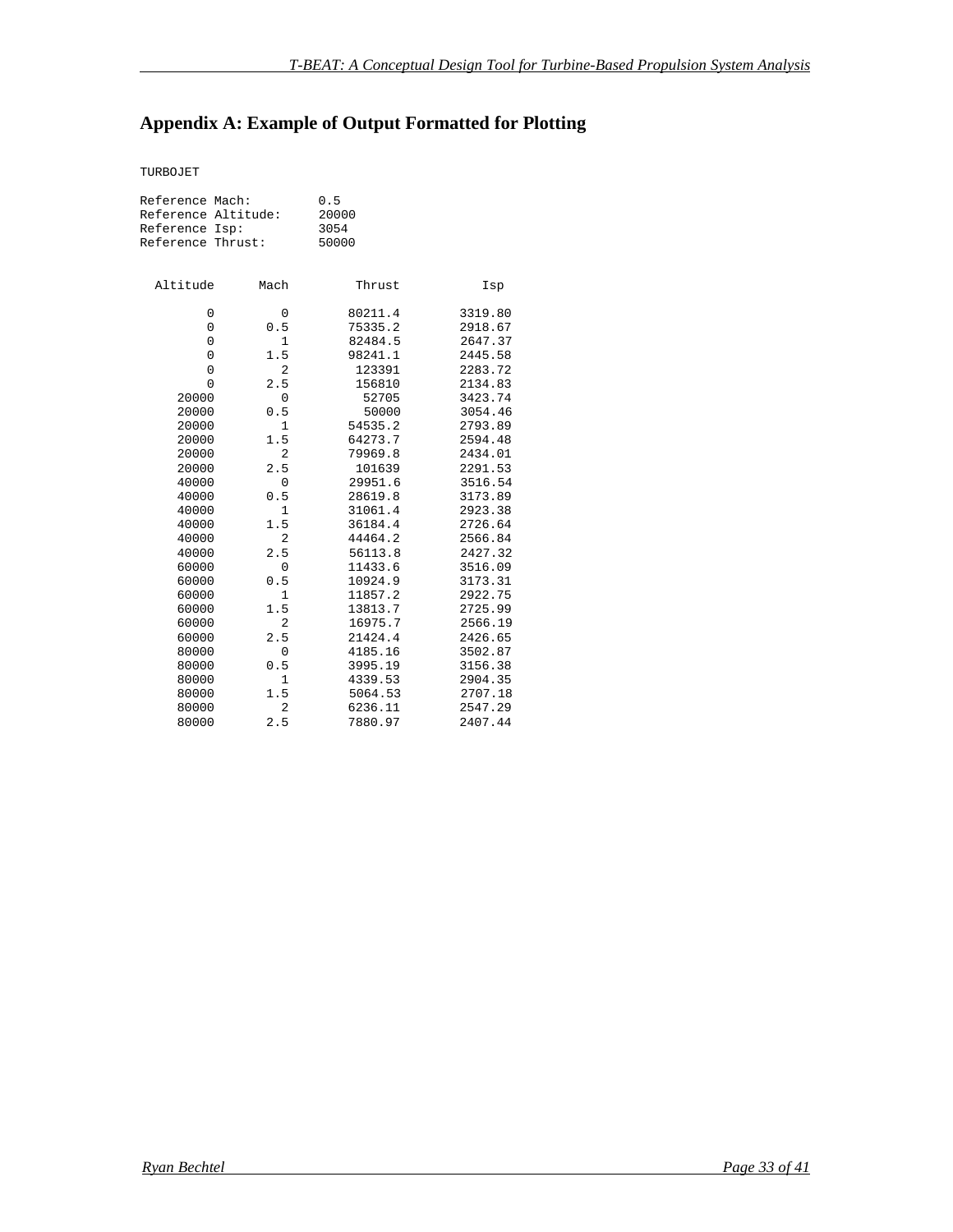#### **Appendix B: POST Deck Example**

cccccccccccccccccccccccccccccccccccccccccccccccccccccccccccccccccc c c POST engine deck for Over/Under TBCC Configuration c Generated by T-BEAT c cccccccccccccccccccccccccccccccccccccccccccccccccccccccccccccccccc l\$tblmlt genv6m= 0.0, tvc1m=1, tvc3m=1, 5hgenv3, \$ c Thrust values l\$tab table=5htvc1t,2,4hmach,5hgdalt,6,3,8\*1,  $0,$  $0,$  50000,<br>0.5, 46509.1, 0.5, 46509.1,<br>1, 49876.4, 1, 49876.4, 1.5, 57734.8,<br>2, 70160.7,  $2, 70160.7,$ <br> $2.5, 86015.2,$  $86015.2,$  40000,  $0,$  19085, 19085, 18088.7, 18088.7,  $1,$  19289.1,<br>1.5, 21925.9, 1.5, 21925.9,<br>2, 26181.6, 2, 26181.6,  $2.5, 32044.7,$  80000,  $0,$  2662.71,<br>0.5, 2521.02, 0.5, 2521.02,  $1, 2689.95,$ <br>1.5, 3062.46, 1.5, 3062.46,<br>2, 3663.34, 2, 3663.34,  $2.5, 4488.68,$  \$end c Isp values l\$tab table=5hisp1t,2,4hmach,5hgdalt,6,3,8\*1,  $0$ ,  $0,$  9403.78,<br>0.5, 8224.49,  $8224.49,$  $1, 7397.68,$ <br> $1.5, 6762.5,$  $6762.5,$ 2, 6240.58,<br>2.5, 5756.35, 2.5, 5756.35, 40000,  $0,$  9931.59,<br>0.5, 8927.9, 0.5, 8927.9,<br>1, 8173.62,  $1,$  8173.62,<br>1.5, 7566.89, 1.5, 7566.89,<br>2, 7064.13, 2, 7064.13,<br>2.5, 6620.51,  $6620.51,$  80000,  $0,$  9895.13,<br>0.5, 8879.96, 1, 8879.96,<br>1, 8120.52, 1, 8120.52,<br>1.5, 7511.61, 1.5, 7511.61,<br>2, 7007.73, 2, 7007.73,<br>2.5, 6562.35, 2.5, 6562.35, \$end c Ramjet Mode Ct values l\$tab table=5htvc3t,2,4hmach,5hgdalt,7,3,8\*1, 40000,  $2, 2.61104,$ <br> $2.5, 3.25752,$ 2.5, 3.25752,<br>3, 3.56348,  $3, 3.56348,$  $3.5, 3.25994,$  $4, 2.94363,$ <br> $4.5, 2.62192,$  $4.5, 2.62192,$  $5, 2.29836,$ 80000,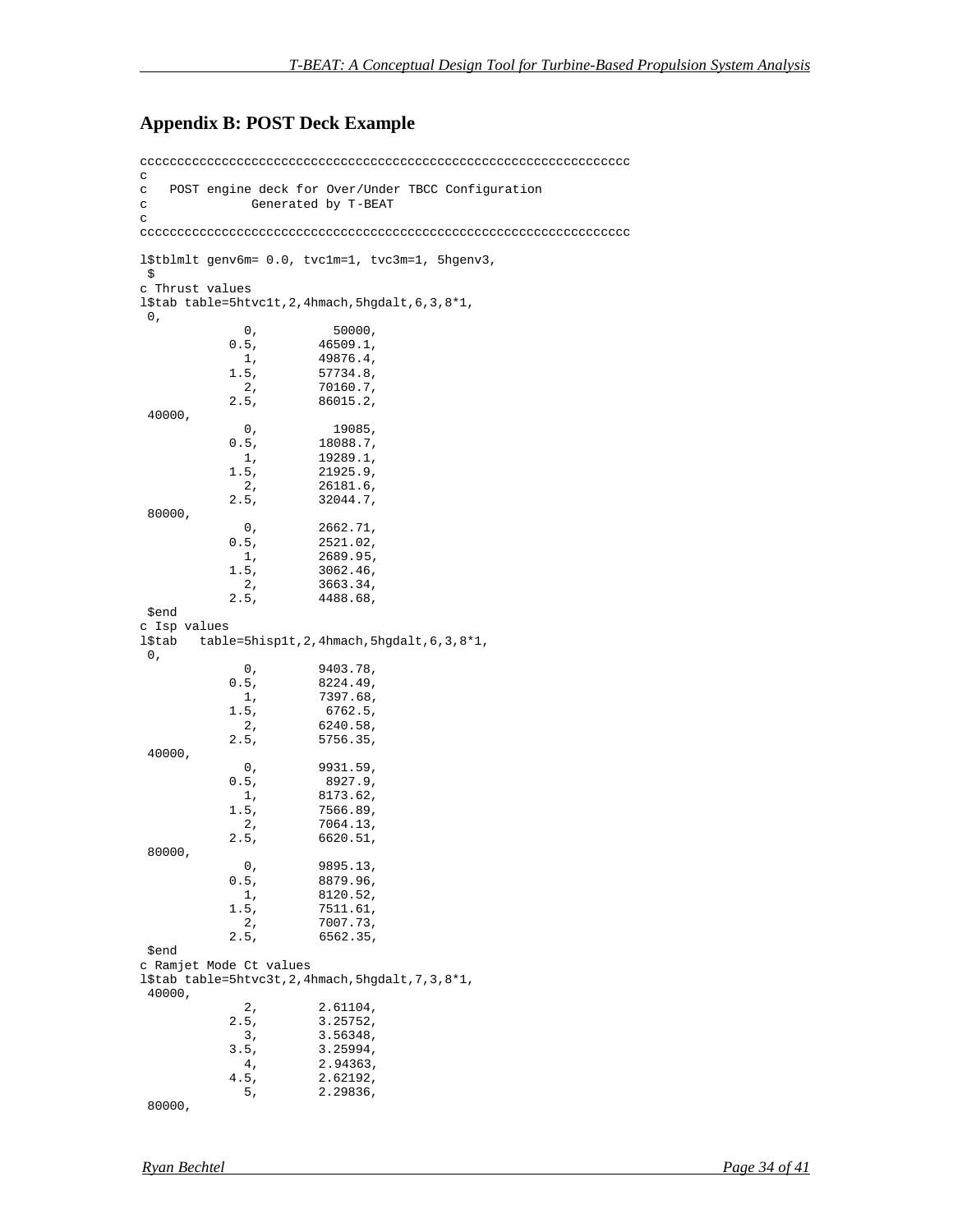$2, 2.56939,$ <br> $2.5, 3.19873,$  2.5, 3.19873, 3, 3.49881,  $3.5, 3.19589,$ <br>4, 2.88033, 4, 2.88033,  $4.5, 2.55944,$  $5, 2.23672,$  120000,  $2, 2.39647,$  $2.5, 2.95468,$  $\frac{3}{3}$ ,  $\frac{3}{2}$ ,  $\frac{323029}{2}$ ,  $\frac{3}{2}$ ,  $\frac{292996}{2}$  $\begin{array}{cc} 3.5, & 2.92996, \\ 4, & 2.61754, \end{array}$  4, 2.61754,  $4.5, 2.30004,$  5, 1.98084, \$end c Isp values l\$tab table=5hisp3t,2,4hmach,5hgdalt,7,3,8\*1, 40000, 2, 3275.35,  $2.5, 4050.88,$  3, 3770.18, 3.5, 3852.97, 4, 3863.56,  $4.5, 3818.19,$  5, 3725.39, 80000,  $2, 3263.76,$ <br> $2.5, 4030.33,$  $2.5, 4030.33,$  3, 3753.71,  $3.5,$   $3834.14,$  $4, 3842.24,$  $4.5, 3794.09,$  $5, 3697.94,$  120000, 2, 3213.18,  $2.5, 3940.21,$  3, 3681.68, 3.5, 3751.52, 4, 3748.37,  $4.5, 3687.37,$  $5, 3575.33,$  \$end c Ramjet Mode Inlet Area

l\$tab table=4hae3t,0,50 \$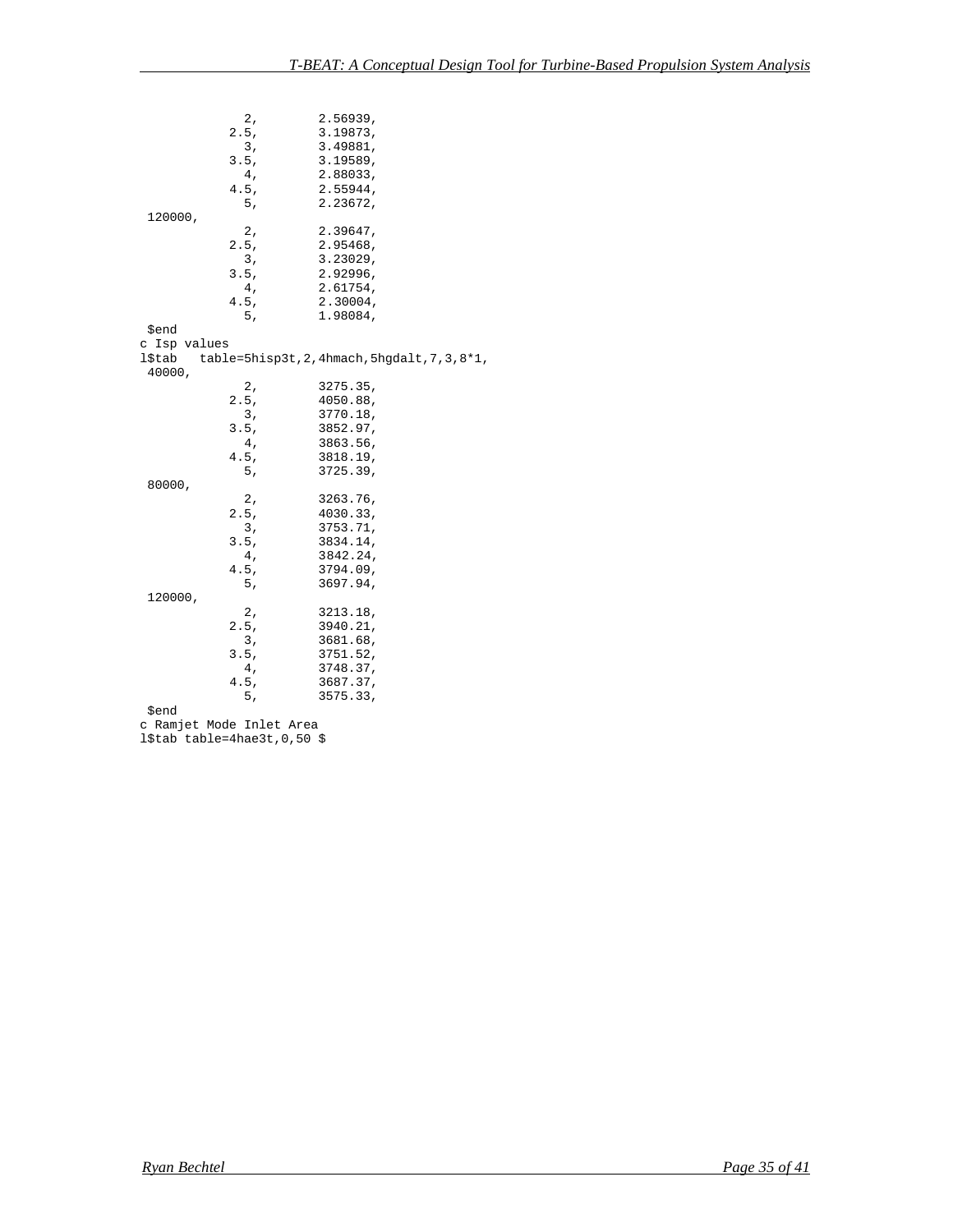# **Appendix C: Total Output for Run Example**

| Turbojet | Mode Mach:         | 0.5       |                 |
|----------|--------------------|-----------|-----------------|
|          | Altitude:          | $\Omega$  | ft              |
|          |                    |           |                 |
|          |                    |           |                 |
|          | speed_of_Sound:    | 1116.53   | ft/s            |
|          | flight_Velocity:   | 558.267   | ft/s            |
|          | Tt0_over_T0:       | 1.05      |                 |
|          | Pt0_over_P0:       | 1.18621   |                 |
|          | PO:                | 2116.25   | psf             |
|          | TO:                | 518.67    | R               |
|          | q0:                | 370.391   | psf             |
|          | inlet Eff:         | 1         |                 |
|          | Pt2_over_Pt0:      | 0.99      |                 |
|          | Pt2:               | 2485.22   | psf             |
|          | $Tt2$ :            | 544.603   | R               |
|          | Area 2:            | 11.4397   | $ft^2$          |
|          | velocity 2:        | 606.488   | ft/s            |
|          | Tt3_over_Tt2:      | 2.48454   |                 |
|          | Pt3:               | 49514.1   | psf             |
|          | $Tt3$ :            | 1353.09   | R               |
|          | $comp_Eff$ :       | 0.910024  |                 |
|          | fuel_to_air_Ratio: | 0.0348544 |                 |
|          | Tt5_over_Tt4:      | 0.799437  |                 |
|          | Pt5_over_Pt4:      | 0.364065  |                 |
|          | Pt4:               | 48028.7   | psf             |
|          | $Tt4$ :            | 3200      | R               |
|          | Pt5:               | 17485.6   | psf             |
|          | Tt5:               | 2558.2    | R               |
|          | turb Eff:          | 0.964316  |                 |
|          | Pt9_over_P9:       | 7.7709    |                 |
|          | Pt9:               | 17310.7   | psf             |
|          | PO:                | 2116.25   | psf             |
|          | P0_over_P9:        | 0.95      |                 |
|          | M9:                | 2.00843   |                 |
|          | $T9_{over\_T0}:$   | 3.07291   |                 |
|          | V9 over a0:        | 3.38039   |                 |
|          | Vexit:             | 3774.32   | ft/s            |
|          | thermal Eff:       | 0.437469  |                 |
|          | propulsive_Eff:    | 0.261899  |                 |
|          | overall_Eff:       | 0.114573  |                 |
|          | mass_flow:         | 444.092   | $1 \text{bm/s}$ |
|          | Thrust:            | 46720.3   | lbf             |
|          | Isp:               | 3018.39   | sec             |
|          |                    |           |                 |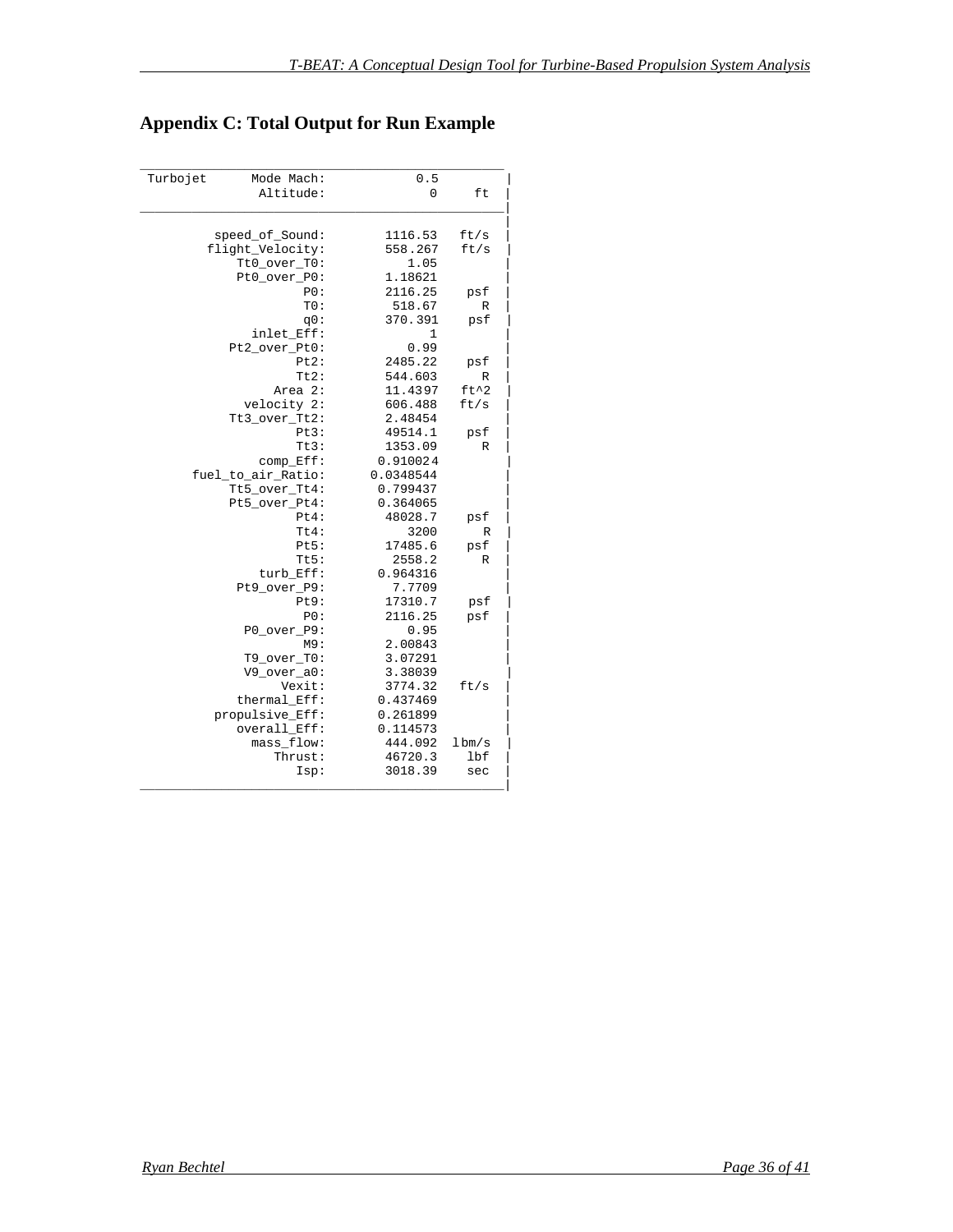### **Appendix D: Input files Example**

#### LO\_INPUT.txt

config 4 required\_Thrust 50000 ref\_M0 0 ref\_Alt 0 comp\_press\_Ratio 22 turb\_inlet\_Temp 3200 AB\_throttle\_Temp 3700 minMach 0 maxMach 2.5 incMach 0.5 minAlt 0 maxAlt 80000 incAlt 10000 comp\_eff 0.94 turb\_eff 0.96 burn\_eff 0.99  $M2 - 0.56$ max\_dia 5.0 prop\_type 2 num\_Engines 1

#### HI\_INPUT.txt

minMach 2.0 maxMach 5.0 incMach 0.5 minAlt 0 maxAlt 80000 incAlt 20000 burn\_eff 0.99 prop\_type 1 A1 50 A3 42 num\_Engines 1